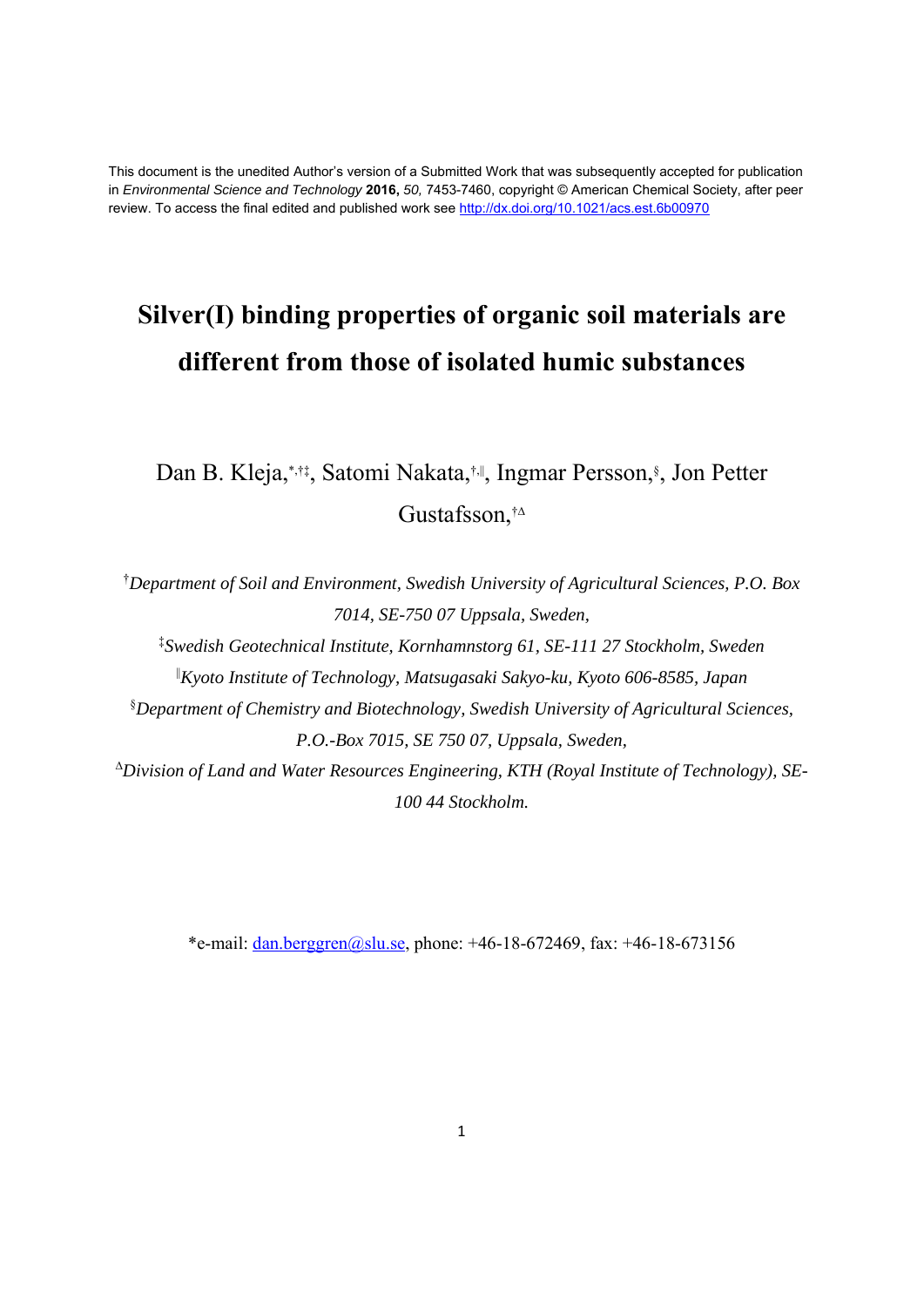**ABSTRACT:** The solubility of silver(I) in many soils is controlled by complexation reactions with organic matter. In this work we have compared the ability of isolated humic and fulvic acids to bind silver(I) with that of mor and peat materials. One new data set for Suwannee River Fulvic Acid was produced, which was consistent with published data sets for isolated fulvic and humic acids. The ability of soil materials to bind silver(I) was studied as a function of pH in the range 2.5-5.0, at a wide range of silver(I)-to-soil ratios  $(10^{-4.2} - 10^{-1.9} \text{ mol kg}^{-1})$ . By calibrating the Stockholm Humic Model on the humic and fulvic acids data sets, we showed that binding of silver(I) to both types of soil materials was much stronger (up to two orders of magnitudes) than predicted from the silver(I) binding properties of the isolated humic materials. Thus, the approach taken for many other metals, i.e. to model solubility in soils by using metal and proton binding parameters derived from isolated humic and fulvic acids, cannot be used for silver(I). One possible explanation for the discrepancy could be that silver(I) predominately interacted with various biomolecules in the soil samples, instead of humic- and fulvic-acid type materials.

### **INTRODUCTION**

The release of silver (Ag) to the environment from various consumer products and industrial activities is of great concern due to its high toxicity to many soil, sediment and water living organisms.1,2,3,4 Silver has historically been released from local point sources, such as abandoned tailings and dams originating from present and past mining activities.<sup>5</sup> A more recent concern is the exposure from wastewater treatment plants, predominantly via land application of biosolids to soils.<sup>6</sup> During the last decades the number of consumer products containing Ag, mainly as nano-sized metallic silver particles, as an antimicrobial agent has increased drastically. Consumer products, such as plastics and textiles impregnated with engineered silver nanoparticles (AgNPs), might leach silver(I) and AgNPs in contact with water during washing,<sup>7,8</sup> finally ending up in the sewage sludge<sup>6</sup>, mostly as silver sulfide  $(Ag_2S)^9$ .

The chemistry of silver(I) and AgNPs in soils is very complex, due to redox transformations between the silver(I) and silver(0) forms, and to the ability of silver(I) to strongly interact with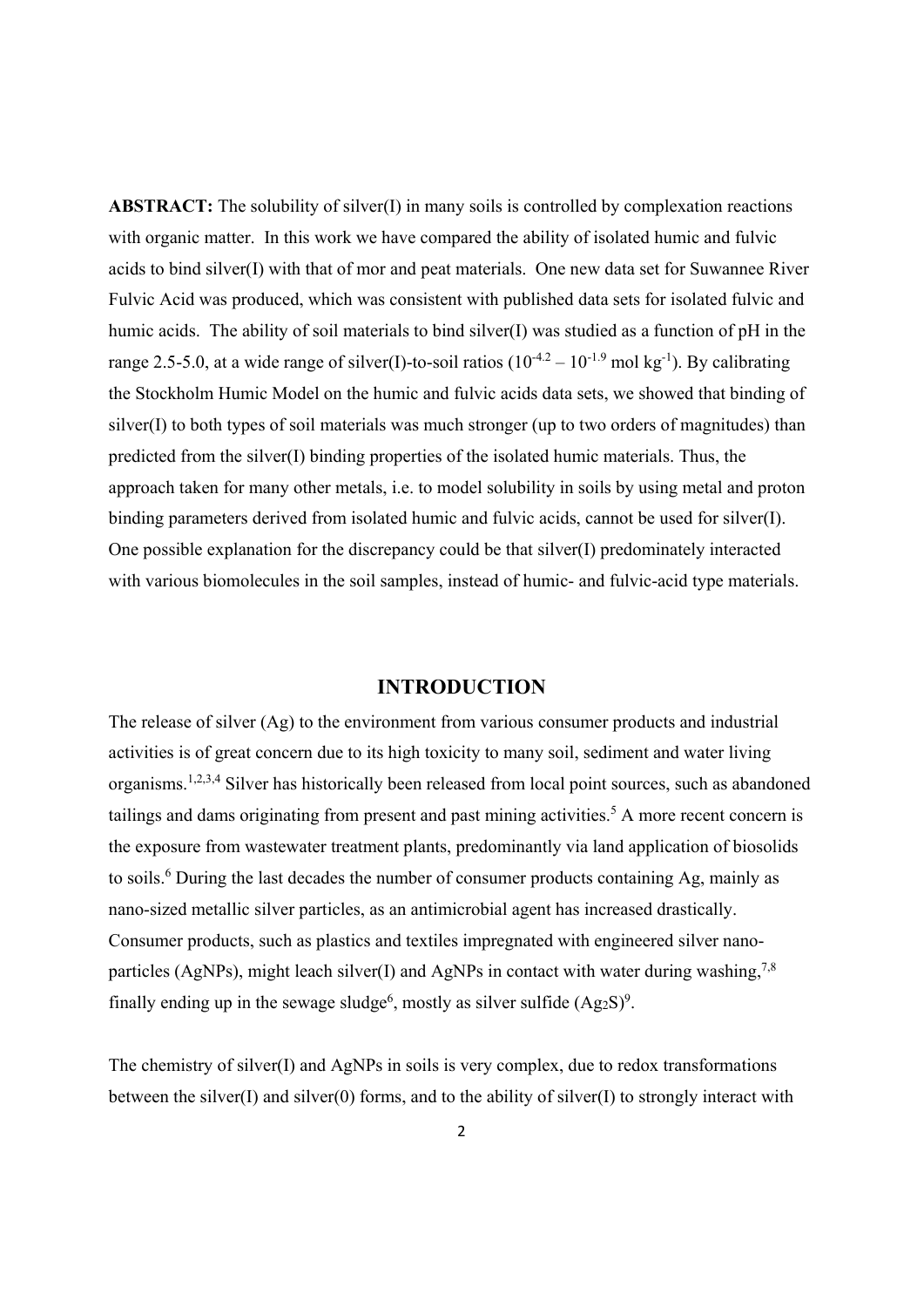various organic and mineral surfaces. The strong binding of Ag in soils was shown in a longterm sludge amendment experiment with an agricultural soil, where only 20% of added silver was leached or removed by crops during a 15-year period.<sup>10</sup> However, the major retention mechanisms of silver in soils are still unclear. Silver(I) can be bound by iron (hydr)oxides<sup>11</sup> and manganese oxides<sup>12</sup> at higher pH values (pH  $>4$ ), and experiments with isolated humic and fulvic acids showed that these compounds can form strong complexes with silver $(I)$ .<sup>13,14</sup> Sorption experiments performed with "whole" soil materials have shown that silver(I) is sorbed more strongly to soils with high organic matter concentrations than to mineral soils.<sup>15</sup> The strong interaction with natural organic matter (NOM) was confirmed in a study with silver(I)-spiked soils using Ag *K*-edge XANES spectroscopy.<sup>16</sup> The latter study also showed that a significant fraction of silver(I) can be reduced to silver(0) in long-term (6 months) incubations. The reverse reaction might occur under oxidizing conditions, as illustrated by experiments where AgNPs were oxidized to silver(I) in short term (4-48 h) batch experiments with soil materials.<sup>17,18</sup>

The important role of NOM in the binding of silver(I) in soils highlights the need to be able to qualitatively and quantitatively describe this process. During the last decades there has been a continuous development of geochemical models able to describe trace metal binding by NOM; the most common ones being WHAM,<sup>19</sup> NICA-Donnan,<sup>20</sup> and the Stockholm Humic Model  $(SHM).<sup>21</sup>$  When applying these models on soil systems, a basic assumption is that NOM will behave as isolated humic and fulvic acids in terms of proton and metal binding, i.e. generic values for proton and metal binding constants have been derived from calibration of these models on isolated fulvic and humic acids<sup>21</sup>. This approach has proven to be successful for a range of metal ions, such as  $Al^{3+}$ ,  $Fe^{3+}$ ,  $Cu^{2+}$ ,  $Zn^{2+}$  and  $Cd^{2+}$ ,  $2^{2-26}$  but has not yet been tested for  $Ag<sup>+</sup>$ . Furthermore, there are just a few published data sets available for silver(I) binding by humic and fulvic acids.<sup>13,14</sup> The objectives of this study were to (i) produce a consistent dataset for silver(I) binding by a standard fulvic acid (IHSS, Suwannee River Fulvic Acid), (ii) calibrate the SHM model on existing silver(I) binding data sets performed with humic and fulvic acids, (iii) use the calibrated SHM model to predict experimental silver(I) binding data obtained with two organic soil materials (mor and peat), and (iv) to identify possible sites on the organic soil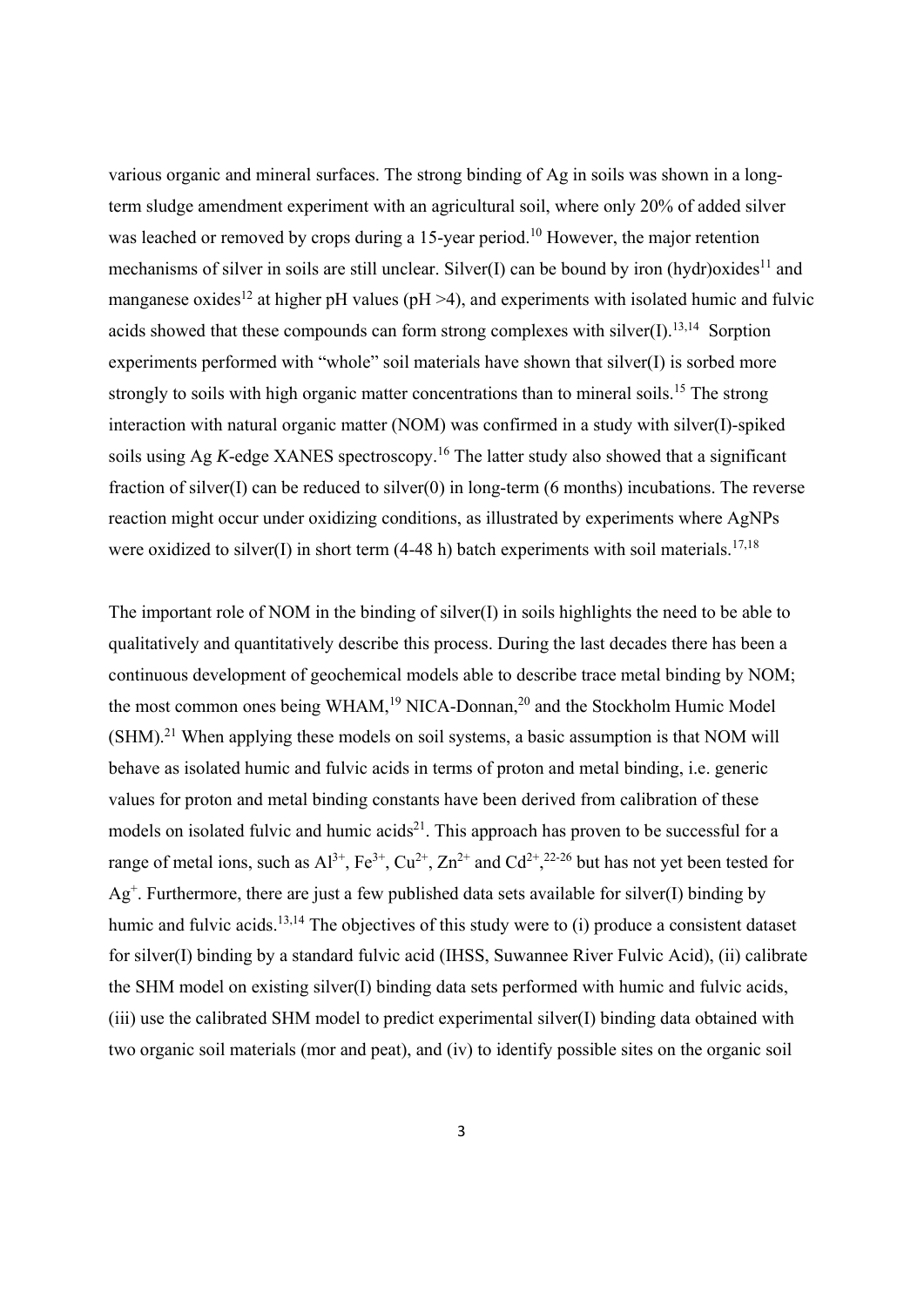materials involved in the binding of silver(I) using silver and sulfur *K*-edge XANES spectroscopy.

#### **MATERIAL AND METHODS**

**Samples.** Silver-binding properties of the IHSS Suwannee River fulvic acid I (SRFA) standard (see http://www.humicsubstances.org), and two organic soil samples were investigated in this study. The elemental composition of the SRFA was 52.44 % C, 42.20 % O, 4.31 % H, 0.72 % N and 0.44 % S, the charge density of carboxyl groups at pH 8.0 was estimated to 11.4 meq (g C)<sup>-1</sup>, and the amino acid content to 24  $\mu$ mol g<sup>-1</sup> (Table S1). The two soil samples, one mor (Oe horizon) and one peat sample, were sampled from an Albic Podzol and a Fibric Histosol, $27$ respectively, at Risbergshöjden in central Sweden. The mor sample has been described and used in a number of earlier investigations.<sup>25,26</sup> After sampling, samples were sieved through a 4 mm sieve to remove roots and course particles, and then stored in a field moist state at  $+4$  °C until further use. The pH was measured in water extracts (liquid-to-solid ratio 10:1) using a combined glass electrode (PHM 210, Meter Lab). Exchangeable  $Na^+$ ,  $K^+$ ,  $Ca^{2+}$  and  $Mg^{2+}$  ions were determined by extraction with 0.1 M BaCl<sub>2</sub> following analysis by inductively coupled plasma mass spectrometry (Perkin Elmer ELAN 6100 DRC). By use of 0.1 M HNO<sub>3</sub> (1 g dry soil to 30 mL, shaking time 16 h), geochemically active concentrations of Al and Fe were determined after filtration through a 0.2 µm Acrodisc PF filter (Gelman Sciences) and analysis with inductively coupled plasma atomic emission spectroscopy (Jobin-Yvon JY24 ICP). Elemental analysis of N, C, and S in soil samples was performed by Mikro Kemi AB, Sweden (www.mikrokemi.se). Detailed chemical characteristics of the soil materials are given in Table S1.

**Potentiometric titrations of SRFA.** All chemicals used were analytical grade and Milli-Q water was used throughout the experiments. Potentiometric titrations of SRFA were performed in order to investigate the silver(I) binding as a function of silver(I) to SRFA ratio at pH 4.0 and 8.0. An ion-selective silver electrode (9416SC, Orion) combined with TIM 960 Titration Manager and TitraMaster 85 software (RadiometerAnalytical, 2007) was used in all titrations. A 20 mL aliquot of  $10^{-4}$  M AgNO<sub>3</sub> dissolved in 50 mM NaNO<sub>3</sub> was titrated with either 2 g L<sup>-1</sup> or 4 g L<sup>-1</sup> of SRFA solution in a CO<sub>2</sub>-free N<sub>2</sub>/O<sub>2</sub> (air) atmosphere. The SRFA solutions contained 50 mM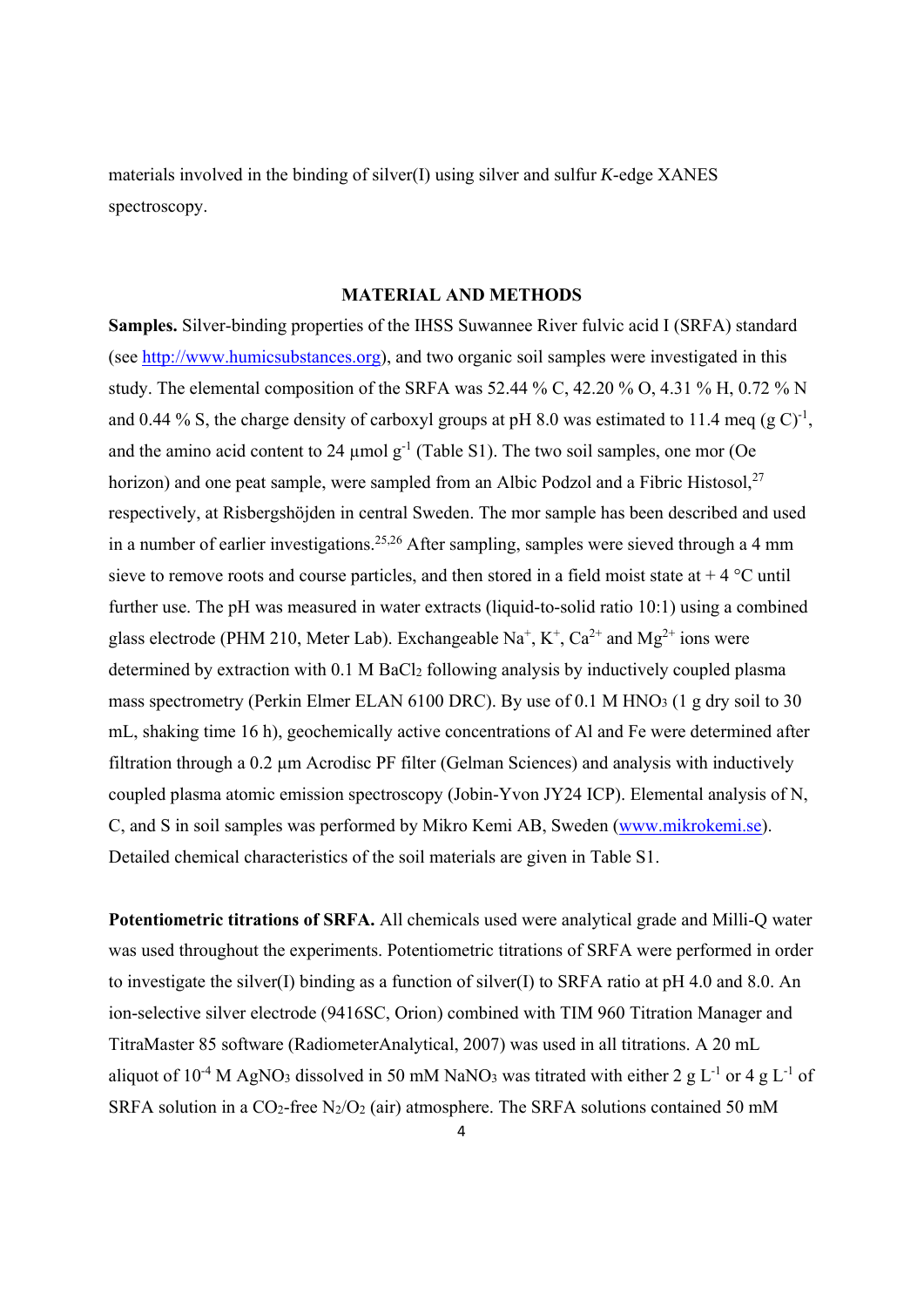NaNO<sub>3</sub> as supporting electrolyte and adjusted to pH 4.0 or 8.0 prior to titrations by additions of 0.1 M or 0.01 M NaOH using TIM 960. After each addition of SRFA, the pH was adjusted automatically to the desired pH  $\pm$  0.001. All titrations were carried out at +22 °C in complete darkness. The surface of the electrode was polished gently by fine sandpaper before the experiments in order to remove any possible precipitates that would interfere with analyses. Prior to each titration experiment, the electrode was calibrated on AgNO3 standard solutions in the concentration range  $10^{-4} - 10^{-2}$  M, using a background of 50 mM NaNO<sub>3</sub>. A linear Nernstian response of the electrode down to  $10^{-8}$  M free silver(I) concentration was verified by titrations of  $10^{-4}$  M AgNO<sub>3</sub>/5 mM EDTA systems (pH 5-10).

**Batch experiments with soil materials.** In a first set of batch experiments the binding of silver(I) by mor and peat materials was studied as a function of  $pH$  in the range 2.5 to 5.0 at a constant silver(I) concentration (10.0  $\mu$ M). Either 2.0 g (peat) or 1.0 g (mor) field moist material was added to 30 mL solution, which corresponded to 0.20 or 0.45 g dry material, respectively. Added solutions contained 10.0  $\mu$ M AgNO<sub>3</sub> and appropriate concentrations of NaNO<sub>3</sub>, HNO<sub>3</sub> and NaOH in order to achieve the targeted pH values, while keeping the nitrate concentration constant (10 mM). The samples were equilibrated on an end-over-end shaker (Heidolph Reax II) in darkness at 14 °C for 48 hours. According to previous studies made with soil materials<sup>15,17,18</sup> and isolated humic fractions<sup>28</sup>, this would enable equilibration of silver(I) ions in the soil suspensions. Long equilibration times (weeks-months), might result in ageing and transformation reactions<sup>15,16</sup>. After equilibration, the samples were centrifuged and filtered through a 0.2 µm Acrodisc PF filter (Gelman Sciences). Recovery tests with silver(I)-spiked  $(10^{-8} – 10^{-5} M)$ equilibrium extracts indicated low sorption by these membranes at the experimental conditions used (Table S2). The pH was measured on the unfiltered supernatants at 14 °C, using a pH M210 standard pH meter (MeterLab) equipped with a combination electrode. Filtered samples were divided in two subsamples. One subsample was acidified (1 % HNO3) and analyzed for silver and major cations (Ca, Mg, K, Fe and Al) using an inductively coupled plasma sector field mass spectrometer (ICP-SFMS Thermo-Scientific instrument). In the second subsample, dissolved organic carbon (DOC) was determined using a TOC-5000a Analyzer (Shimadzu Corp.).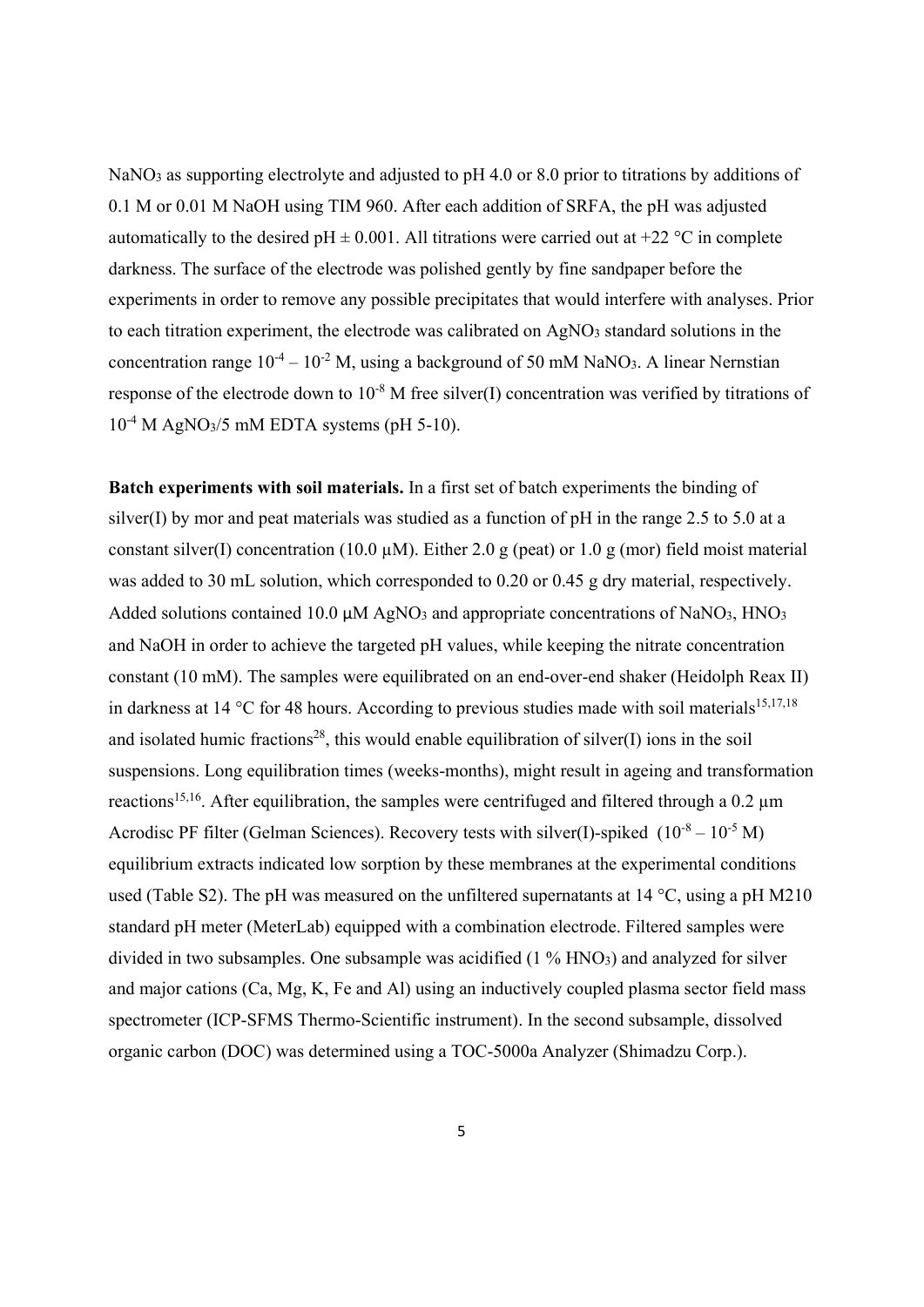In a second set of batch experiments, the silver $(I)$  binding to the mor and peat materials was studied as function of silver loading at two different pH values, pH 2.5 and pH 4.0, with or without the addition of aluminum(III) or iron(III). The following silver(I) concentrations (as AgNO<sub>3</sub>) were used: 1.0, 3.0, 10, 30 and 100  $\mu$ M, corresponding to an Ag(I)-to-soil ratio of  $6.7 \times 10^{-5} - 6.7 \times 10^{-3}$  mol Ag kg<sup>-1</sup> for the mor sample and  $1.5 \times 10^{-4} - 1.5 \times 10^{-2}$  mol Ag kg<sup>-1</sup> for the peat sample. The ionic strength was held approximately constant at 0.01 M, by adding appropriate concentrations of NaNO3 and HNO3, as described above. In the aluminum(III) and iron(III) competition experiments, 1.0 mM Al(NO<sub>3</sub>)<sub>3</sub> or 1.0 mM Fe(NO<sub>3</sub>)<sub>3</sub> solutions were added to the suspensions. These additions were small enough not to result in precipitation of Al(III) and Fe(III) (hydr)oxides, as evidenced from geochemical modelling (c.f. below). The samples were equilibrated, treated and analyzed according to the procedure described above. All batch experiments were performed in duplicate.

**X-ray absorption spectroscopy.** The coordination chemistry of Ag bound by the mor and peat samples was analyzed using X-ray absorption near edge structure (XANES) spectroscopy. Samples were prepared by equilibrating the samples with 100  $\mu$ M AgNO<sub>3</sub> at pH 4.0 according to the procedure described above. Following centrifugation and removal of the supernatant, excess water was removed by either freeze-drying (HETOSICC freeze Dryer Type CD12) or by membrane filtration (0.45 μm). Silver *K*-edge X-ray absorption spectra were recorded at the wiggler beam line 4-1 at the Stanford Synchrotron Radiation Laboratory (SSRL) Stanford, USA, which operated at 3.0 GeV and a current of 250 mA (top-up mode). The EXAFS station was equipped with a Si[220] double crystal monochromator. Higher order harmonics were reduced by detuning the second monochromator crystal to reflect 80% of maximum intensity at the end of the scans. The measurements were performed in fluorescence mode using a 13 element solid state Ge detector, and the spectrum of a metallic silver foil was recorded simultaneously in transmission mode as reference; the first inflection point of metallic silver was defined as 25515.0 eV.<sup>29</sup> The primary data treatment including averaging of the six scans run per sample were performed by means of the EXAFSPAK program package.<sup>30</sup> The XANES spectra were normalized to an edge step of unity. The spectra were compared with normalized XANES spectra of hydrated, dimethylsulfoxide solvated, ammonia solvated (in aqueous ammonia) and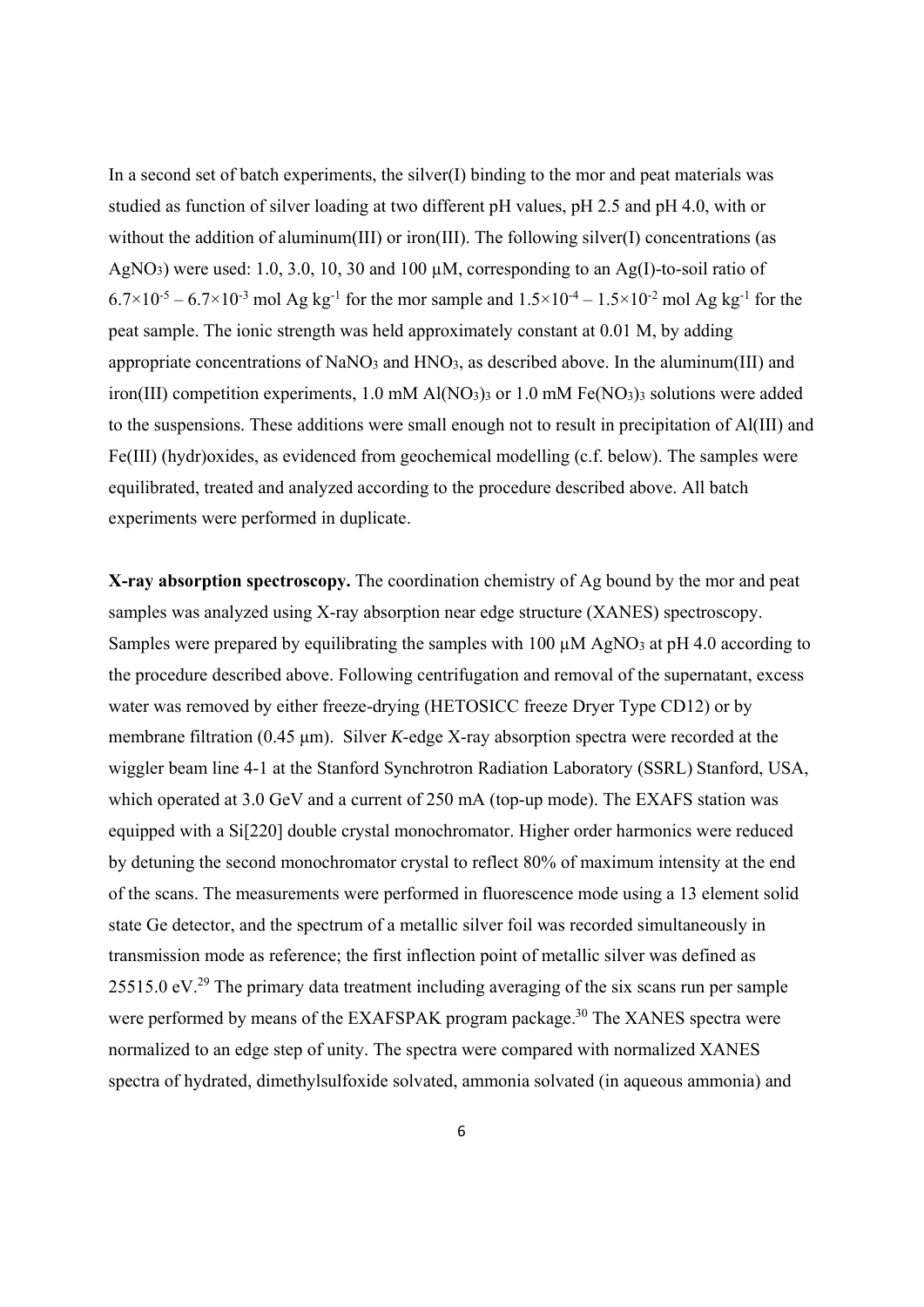*N,N*-dimethylthioformamide solvated silver(I) ions from reported studies,<sup>31-33</sup> representing O, S, and N donor ligands, respectively. The contribution of the different end-members to sample spectra was obtained using an Excel-based linear-combination fitting procedure.

Sulfur *K*-edge XANES spectra were recorded in the energy range 2422-2622 eV at the wiggler beam-line I811 at MAX-lab, Lund University, Lund, Sweden, equipped with a Si[111] doublecrystal monochromator. The MAX II ring operated at 1.5 GeV and a maximum current of 220 mA. The entire experimental set-up was placed in an arrangement where the beam, formed fluorescence radiation, sample compartment and detector were in a helium atmosphere with a slight over-pressure to minimize leakage of air into the experiment; absorption and scattering of air, also at very low concentrations, cause a large increase in the noise level of the fluorescence signal. The data collection was performed in fluorescence mode at ambient room temperature The fluorescence detection was performed with a PIPS (passivated implanted planar silicon) detector.<sup>34</sup> It was placed perpendicular to the X-ray beam, and the sample at 45<sup>°</sup> relative to the incoming X-ray beam. Higher-order harmonics were reduced by detuning the second monochromator to 20% of maximum intensity at the end of the scans. Sulfur *K*-edge spectra of solid sodium thiosulfate pentahydrate, Na<sub>2</sub>S<sub>2</sub>O<sub>3</sub>⋅5H<sub>2</sub>O (Aldrich), were recorded immediately before or after every sample, assigning the maximum of the first peak in the spectrum to 2472.02 eV.<sup>35</sup> The relative concentration of sulfur species in the studied soil samples were determined by linear combination fitting the experimental sulfur *K*-edge XANES data with sulfur model compounds using Microsoft Excel® as described elsewhere.36

**Geochemical model.** The geochemical software Visual MINTEO ver. 3.1<sup>37</sup> was used as the modeling environment for silver(I) speciation. This software contains data for a large number of inorganic complexes in solution involving silver(I), and most of these are from the NIST Critical Stability constants compilation.<sup>38</sup> To describe the binding of silver(I) to fulvic and humic acids in the aqueous and soil suspensions, the SHM was used, $^{21}$  as modified for solid-phase organic matter in soil suspensions.<sup>25</sup> The SHM is a discrete-site electrostatic model, in many ways similar to WHAM-Model VII model<sup>19</sup> except that it uses a different electrostatic submodel. The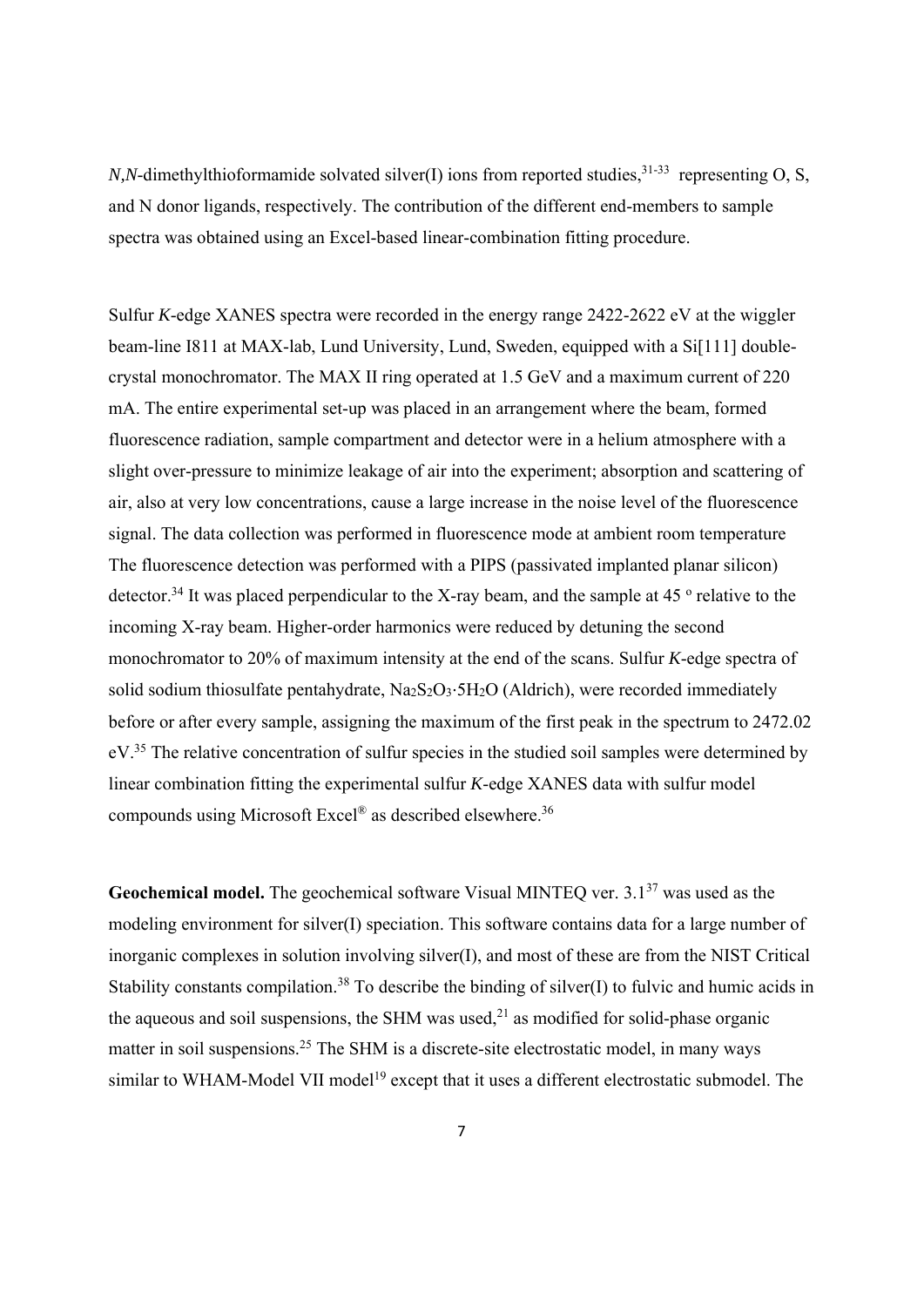model is described in detail elsewhere.<sup>26,39</sup> The equations describing metal binding through mono- and bidentate complexes are shown in the Supporting Information section. Silver(I) was assumed to react with weak acid-type sites (ROH) forming a monodentate complex according to:

$$
ROH + Ag^{+} \geq ROAg + H^{+} \qquad ; \quad K_{Ag} \tag{1}
$$

where  $K_{\text{Ag}}$  is an intrinsic complexation constant. Heterogeneous site affinity of metals is accounted for by a term Δ*LK*<sup>2</sup>

$$
\log K_{\text{Ag},x} = \log K_{\text{Ag}} + x \cdot \Delta L \times x = 0, 1, 2 \tag{2}
$$

where  $x=0$  for 90.1%,  $x=1$  for 9% and  $x=2$  for 0.9% of sites.

In the first step, the model was calibrated for isolated fulvic acids (FA) and humic acids (HA), i.e. using our own potentiometric titration on SRFA as well as the published data sets of Sikora and Stevenson<sup>13</sup> and Chen et al.<sup>14</sup>. In a second step, the model was used to predict the experimental data for the mor and peat soils using the average binding parameters obtained from step one. For the soil suspensions, we optimized the suspension concentration of humic and fulvic acid that was 'active' with respect to proton and cation binding, through the comparison of measured and simulated pH values for a given addition of acid or base to mor and peat systems with no metals added (Figure S1)<sup>25</sup>. For the proton binding parameters, the generic values for the SHM were used.25 All other complexation constants were fixed at those obtained during earlier investigations (see Table S3, Supporting Information). In the optimization procedure it was assumed that 75 % of the 'active' solid-phase organic matter consisted of HA, whereas 25 % was FA.<sup>25</sup> Furthermore, it was assumed that 100 % of the dissolved organic matter in these suspensions was FA. To consider the effect of initially bound metals in the modeling, the input for 'active' aluminum, iron, major cations and trace metals was estimated from extraction with 0.1 M nitric acid (Table S1, Supporting Information). For sodium and nitrate, the total concentrations were calculated from the added amounts. The optimization procedure resulted in 27% 'active" organic matter in the mor sample and 33% in the peat sample (assuming an organic C content of HA and FA acids of 50%).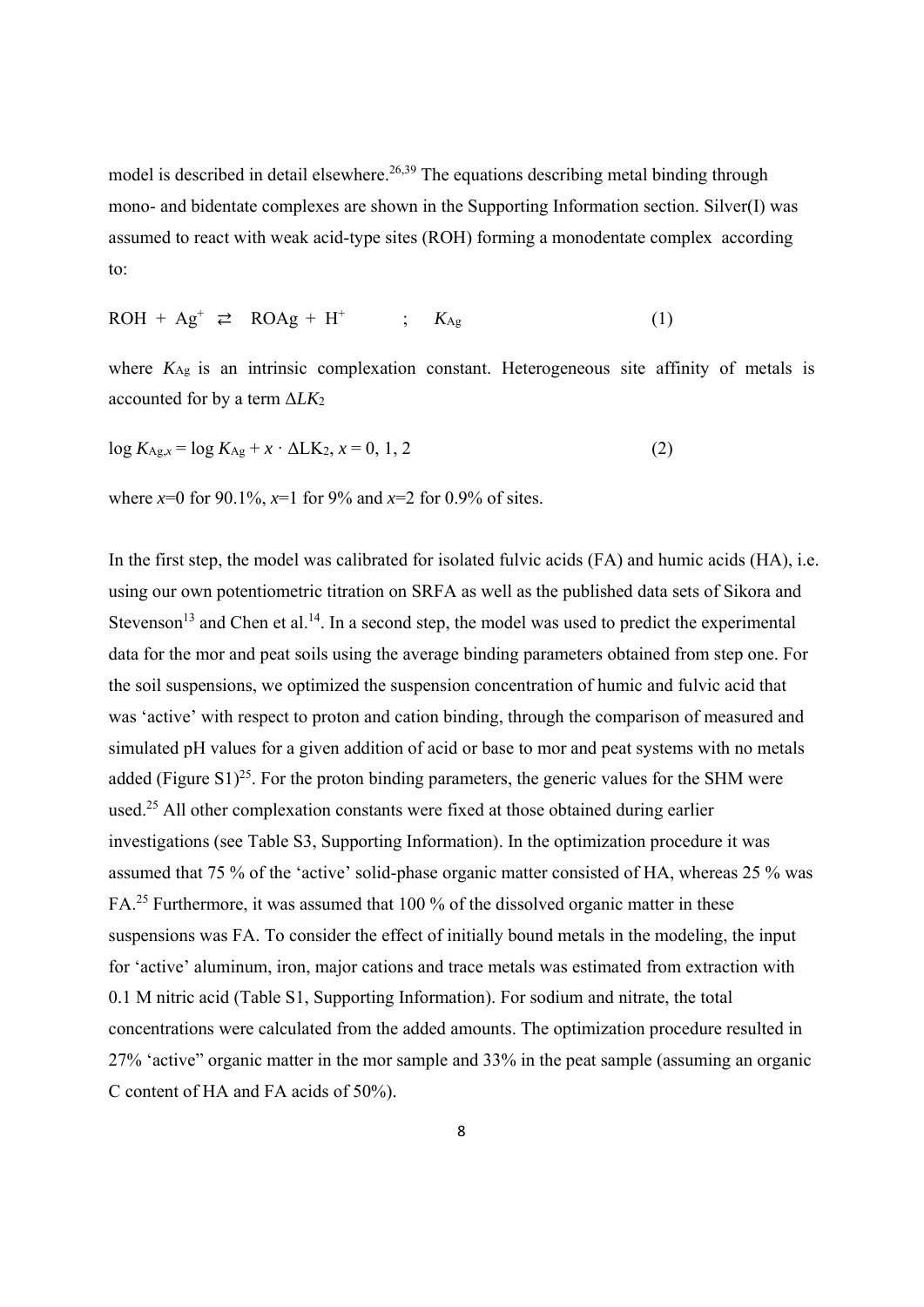#### **RESULTS AND DISCUSSION**

**Silver binding by isolated humic materials.** Titrations of the SRFA showed linear sorption isotherms at both pH values, with approximately ten times stronger binding at pH 8 compared to pH 4 (Figure 1a). The results obtained at both SRFA concentrations were consistent, indicating an accurate electrode performance. The SHM was able describe the silver(I) binding properties of SRFA well (Figure 1a), using the optimized binding parameters reported in Table S4 (Supporting information). The model was also able to fit all the data sets of Sikora and Stevenson<sup>13</sup> and Chen et al.<sup>14</sup> (Figure S2). Furthermore, there was a good agreement between all data sets, giving one set of consistent generic binding parameters representing both HA and FA (log  $K_{\text{Ag}}$  = -2.70,  $\Delta$ LK<sub>2</sub>=1.68; Table S4). The data set of Chen et al.<sup>13</sup> is particularly interesting because it includes data for free silver(I) activities  $\leq 10^{-8}$  and bound silver concentrations  $\leq 10^{-3}$ mol kg-1 humic acid (Figure 1b). Furthermore, this data set is consistent with results obtained for a HA isolated from a humic Gleysol in Switzerland, representing free silver(I) activities down to  $10^{-10.40}$ .



**Figure 1.** (a) Silver binding isotherms for SRFA obtained by titrating  $10^{-4}$  M AgNO<sub>3</sub> with 4.0 or 2.0 g  $L^{-1}$  FA solutions at pH 4.0 or 8.0; black line model fit for the SRFA (Table S4), and (b) a comparison of this data with the results from the study by Chen et al. (2012). ISE denotes ion selective electrode, IE is ion exchange equilibrium method and EQD is equilibrium dialysis. The black solid lines are fits obtained with the average binding parameters in Table S4.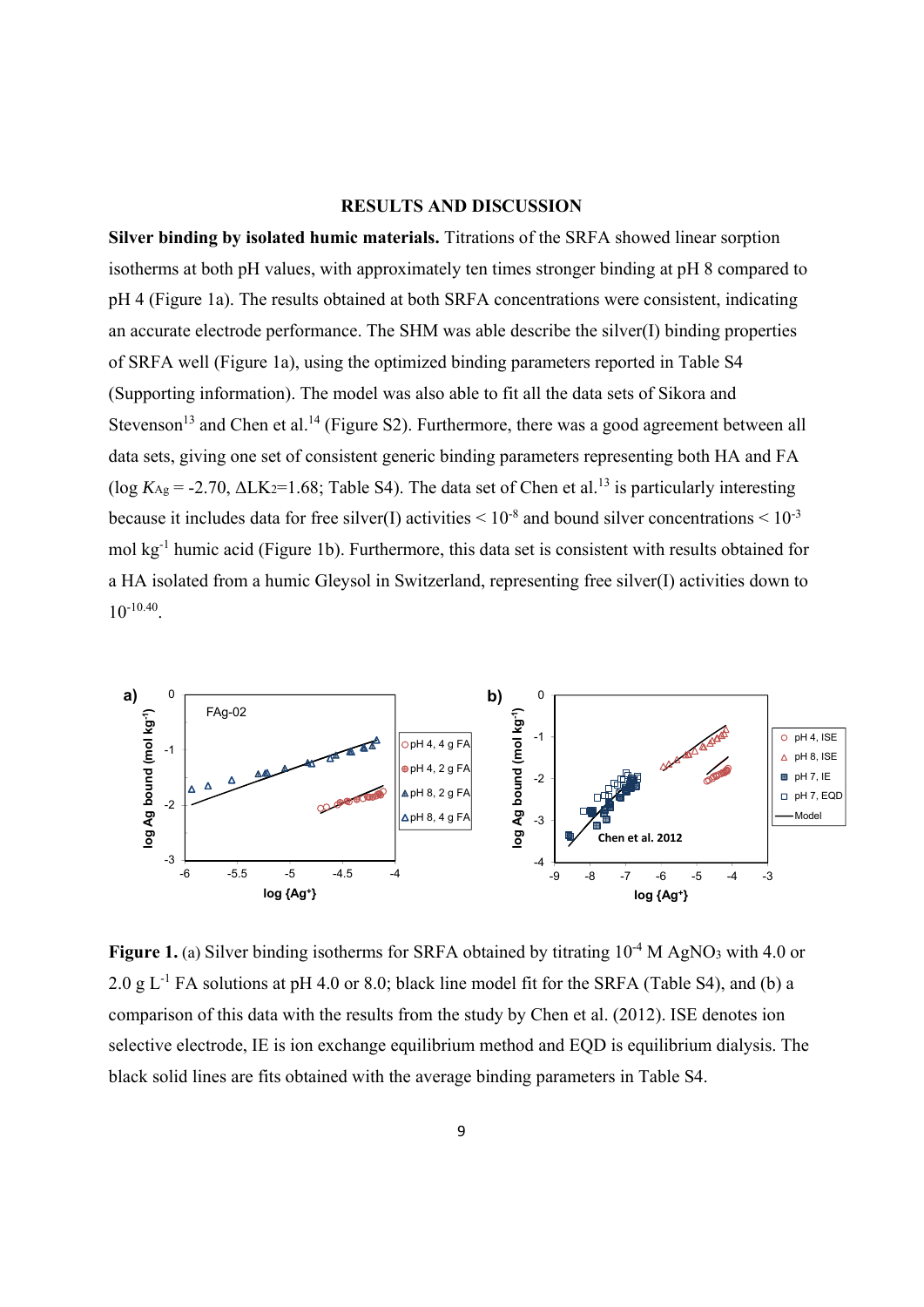**Silver binding by peat and mor samples.** As for isolated HA and FA, the mor and peat samples showed a pH dependent sorption behavior, giving a lower silver solubility with increasing pH (Figure 2). At the highest pH values the silver solubility increased again, probably due to the increasing solubility of NOM with increasing pH (from 14 to 106 mg  $L^{-1}$  in mor suspensions and from 13 to 29 mg C  $L^{-1}$  in peat suspensions), which favored complexation reactions in the solution phase<sup>41</sup>. The SHM was unable to predict the solubility of silver using the generic binding parameters of HA and FA, giving too high solubility at pH <5. This is in contrast to the results obtained for  $Ca^{2+}$ ,  $Mg^{2+}$ ,  $Al^{3+}$  and  $Fe^{3+}$ , where SHM accurately described the solubility assuming generic binding properties of HA and FA (Figure S3). Thus, silver(I) seems to interact differently with NOM in mor and peat materials from that with isolated HA and FA. The same pattern is observed in the silver(I) binding isotherms made at  $pH$  2.5 and  $pH$  4.0, where the model underestimated silver(I) binding with up to two orders of magnitudes (Figure 3).



**Figure 2.** Measured (circles) and modeled (lines) solubility of Ag in the mor and peat suspensions with a total Ag concentration of 10 µM. Average Ag binding parameters in Table S4 and generic proton and metal binding parameters were used in the simulations.

Furthermore, the experimental data indicated a lack of competition between silver(I) and the trivalent metals iron(III) and aluminum(III), suggesting that the binding of silver(I) occurred to different sites than that of iron(III) and aluminum(III). This is to be expected as silver(I) is regarded as soft electron-pair acceptor according to the concept of hard and soft (Lewis) acids and bases  $(HSAB)^{42-44}$  with preference to form covalent interactions with soft electron-pair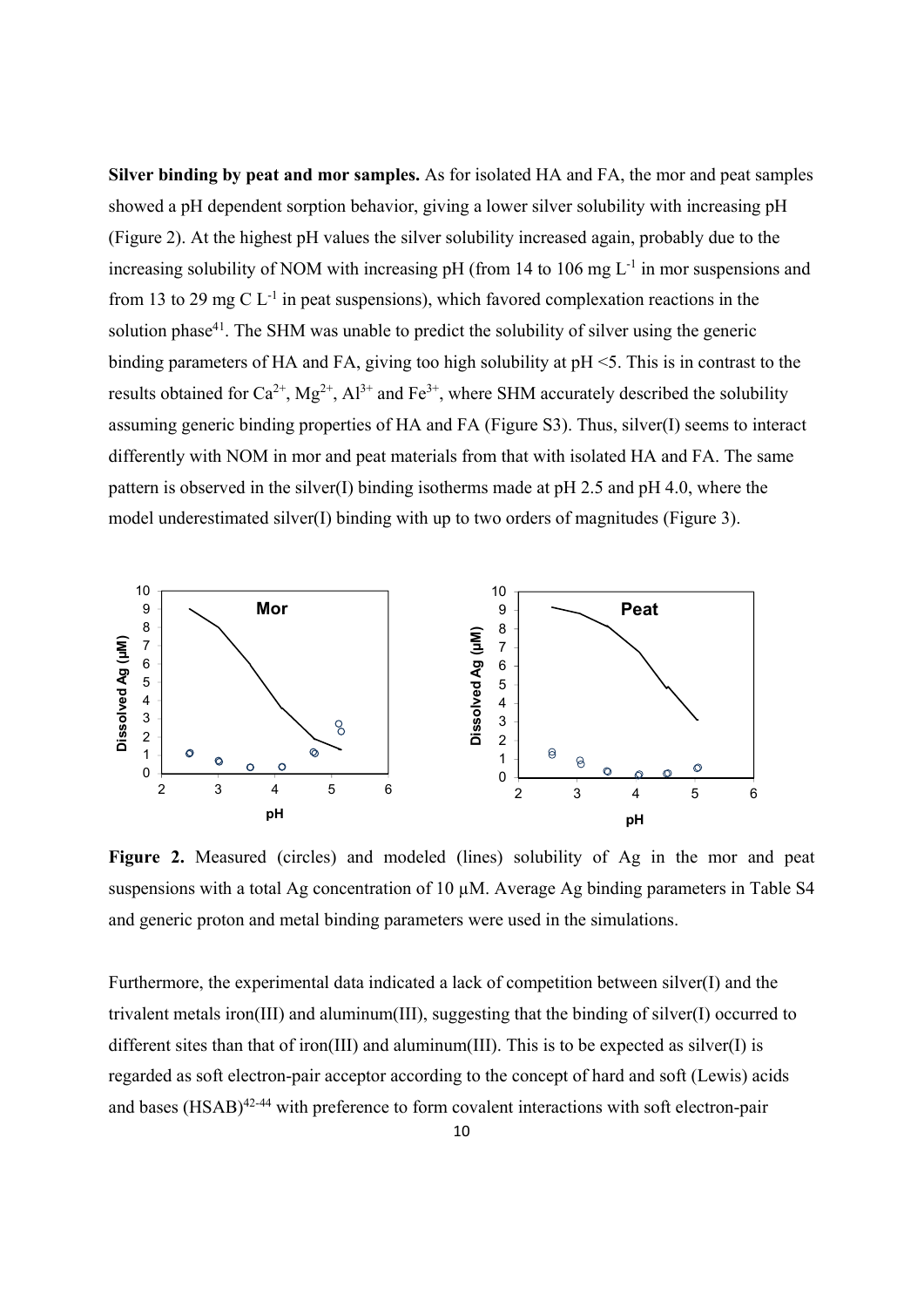donors as sulfur and nitrogen donor ligands, while typical hard electron-pair acceptors as iron(III) and aluminum(III) ions form only very weak complexes, if any at all, with such ligands.<sup>45</sup> At low additions of silver(I) the binding of silver(I) was even higher in the presence of the trivalent metals, an effect that was most pronounced for the mor sample at pH 4.0 (Figure 3). The most likely explanation for this phenomenon is the stabilizing effect of the trivalent metals on NOM solubility, as indicated by the decreased DOC concentrations upon addition of aluminum(III) and iron(III) at dissolved silver(I) concentrations  $\leq 10^{-6}$  M (Figure 4a).



**Figure 3**. Silver binding isotherms for mor and peat samples obtained at pH 2.5 and 4.0, in suspensions with and without 1000 µM iron(III) or aluminum(III). The lines represent model fits using the average binding parameters for silver(I) in Table S4; solid line "only  $Ag^{+}$ ", dashed line " $Ag<sup>+</sup>$  plus Al(III)", dotted line "Ag<sup>+</sup> plus Fe(III)".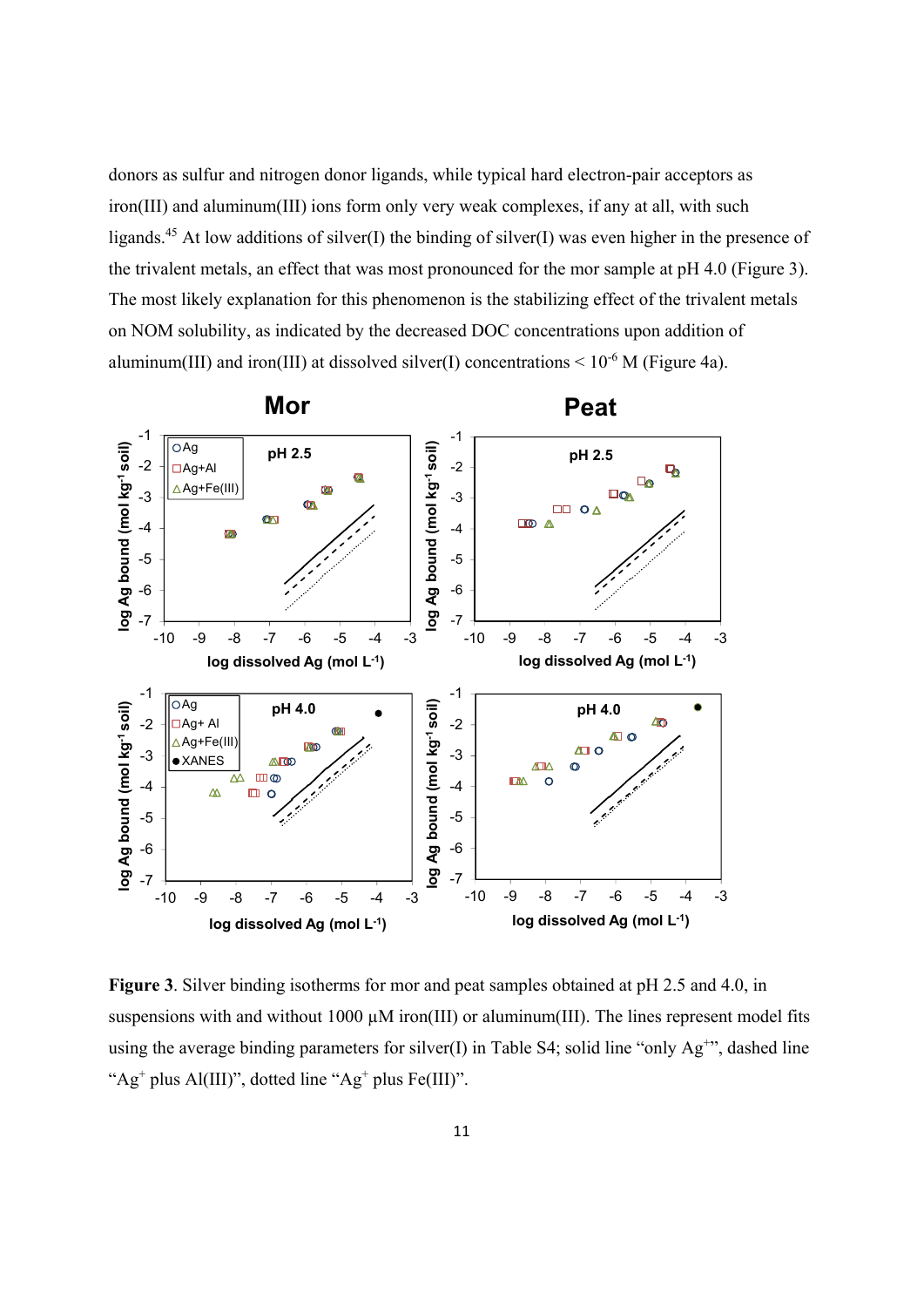

Figure 4. Concentrations of DOC and specific UV absorbance at 254 nm (SUVA) in the silver binding experiments with the mor sample at pH 2.5 and 4.0, in suspensions with and without 1000  $\mu$ M aluminum(III) or iron(III).

Since dissolved NOM has shown to form very strong complexes with silver( $I$ )<sup>46</sup> this would promote the solubility of silver(I). The lack of competition between silver(I) and the trivalent cations observed in our study is in contrast to results obtained for  $Cd^{2+}$ ,  $Co^{2+}$ , Ni<sup>2+</sup> and VO<sup>2+</sup> in a previous study with mor sample from Risbergshöjden, showing significant competition between these metals and both iron(III) and aluminum(III).<sup>26</sup> This could be explained by the fact that the transition metal ions have complex formation properties between typically hard and soft electron-pair acceptors.42-45

Although we do not claim that silver(I) binding by isolated HA and FA is correctly described with the SHM, the approach taken certainly shows that the silver(I) binding properties of these compounds differ from those of the two soil materials. One possible explanation for the stronger binding (compared to humic and fulvic acids) in the soil samples might be that silver(I) was reduced to metallic silver by NOM. The ability of HA and FA to reduce silver(I) to metallic silver under reducing conditions<sup>40</sup> or under oxidizing condition in the presence of light<sup>28,47</sup> have recently been demonstrated. Indeed, Settimo et al.<sup>16</sup> found that a significant fraction of silver(I) was reduced to metallic silver following 6 months of incubation at room temperature. However,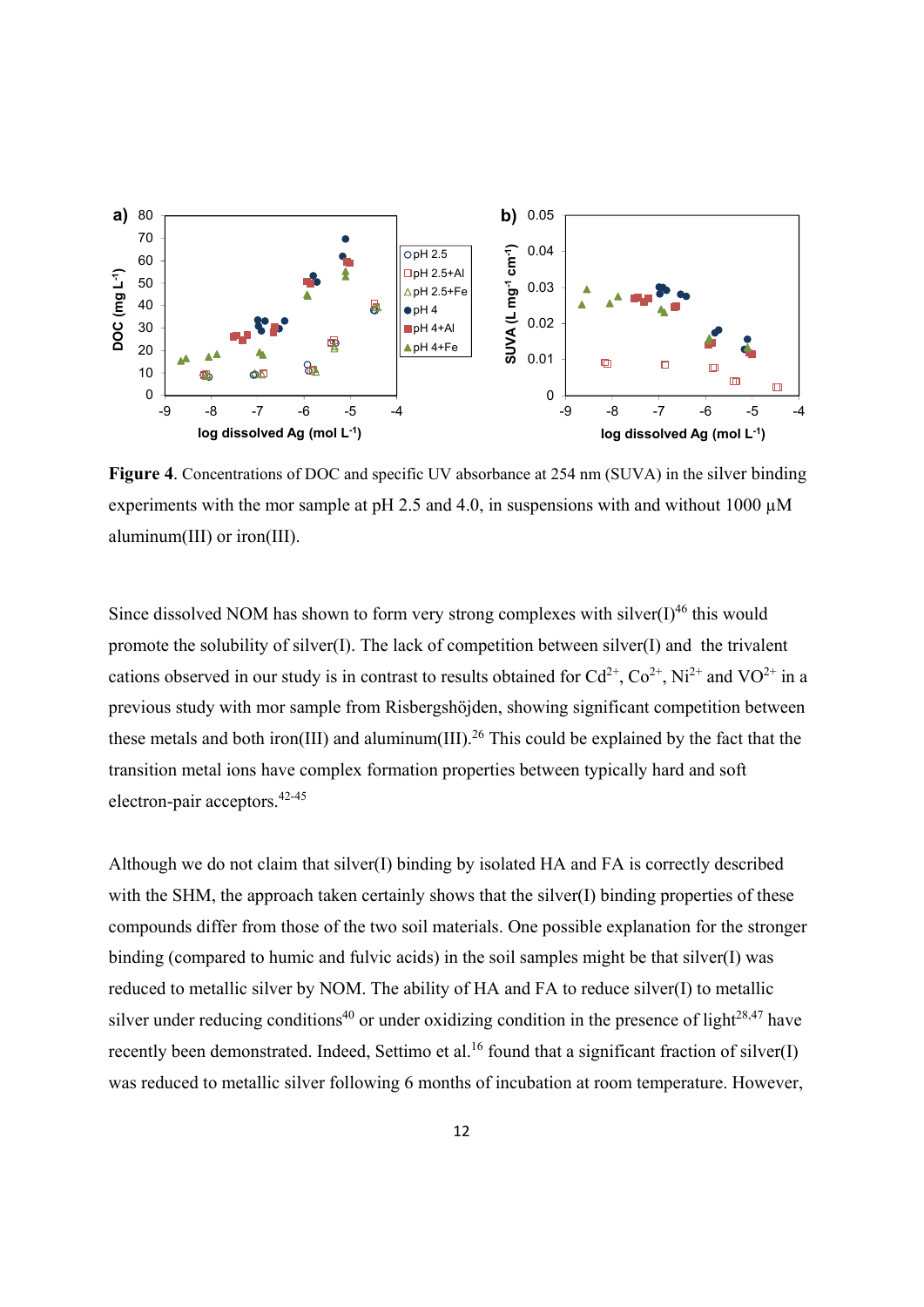our experiment was performed under oxic conditions in darkness during 48 h, making reduction unlikely. This was also confirmed by the silver *K*-edge XANES spectra of the two soil samples, which could be fitted with silver(I) coordination (Figure 5).



Figure 5. Silver K-edge XANES spectra of mor (freeze dried) and peat samples (fresh and freeze dried); black solid line. Experimental condition for mor sample 0.023 mol Al kg<sup>-1</sup> soil, and for peat sample 0.037 mol Al kg<sup>-1</sup> soil. The spectra of hydrated  $Ag^+$ , ammonia solvated  $Ag^+$ , and  $Ag(I)$  thiosulfate complex are given as references (refs). The red solid lines represent modeled spectra assuming 50% O and 50% N contribution.

According to Maurer et al.<sup>40</sup>, the high silver(I)-to-soil ratios used in the XANES experiment (Figure 3) should have favored reduction of silver(I), rather than the opposite. Another more likely explanation for the strong binding in the mor and peat samples is the presence of functional groups in these samples with very high affinity for silver(I), not being present in the isolated FA and HA materials evaluated. Complex formation studies have shown that silver(I) forms very stable complexes with thiolates, while complexes with sulfides (thioethers) and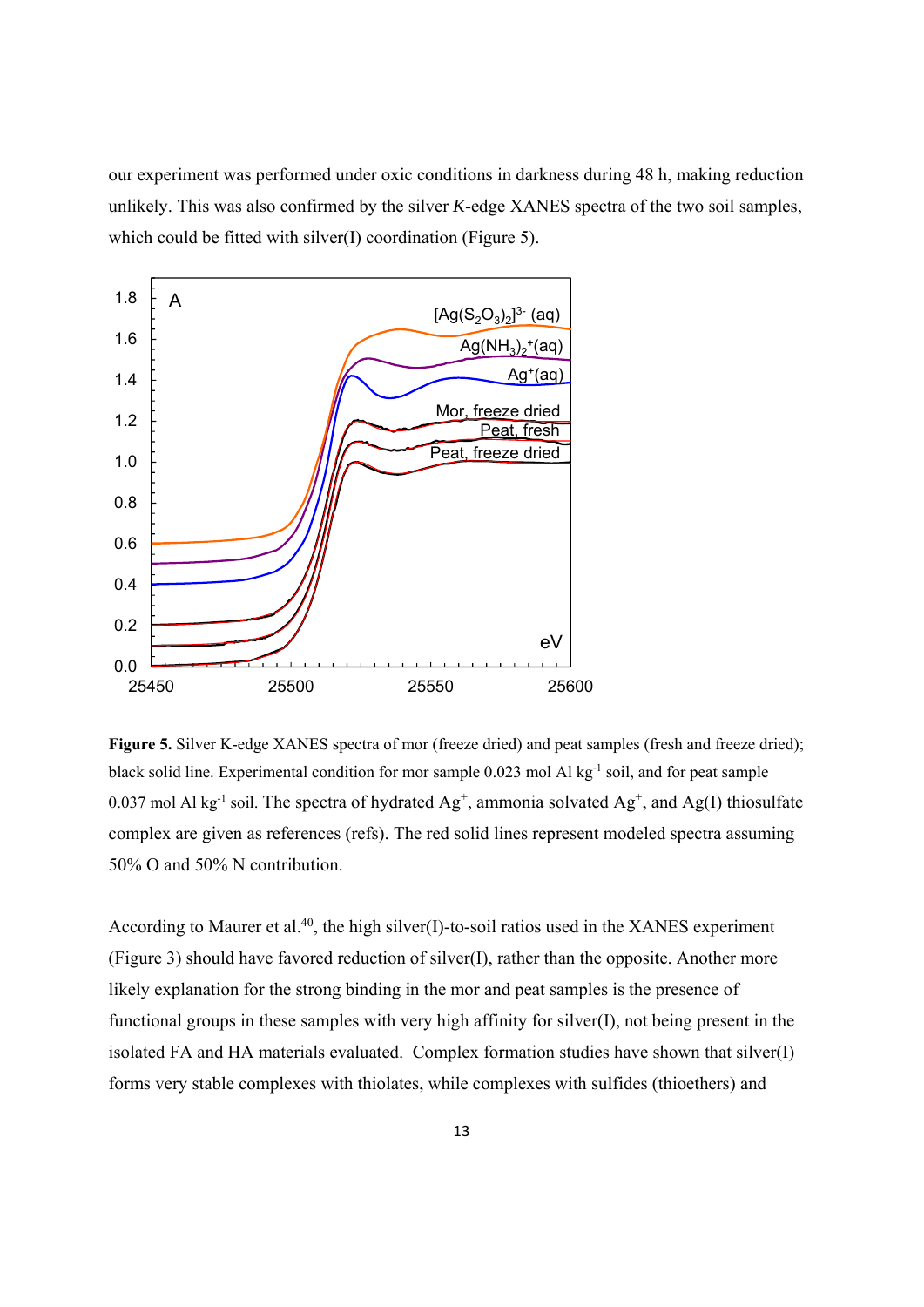disulfides are significantly weaker (Figure S4). Stability constants (log *K*) for silver(I) thiolate complexes range between 7.0 and 13.0, and silver(I) thioether complexes between 0.5 and 3.9 (Table S5). No stability constants for disulfides were found, indicating very low affinity for silver(I) by this type of groups. Sulfur *K*-edge XANES data indicated that a small fraction of the sulfur content, ca. 1%, consisted of thiol groups in the mor and peat samples, while these were missing in the SRFA sample (Table 1). The presence of thiol sites were also indicated by the strong binding preference for silver(I) relative to iron(III) and aluminum(III) in the two soil samples (Figure 3). On the other hand, the Ag *K*-edge XANES spectra for the mor and peat samples indicated no significant contribution from sulfur donor ligands. Instead, the spectra could best be fitted by combining the XANES spectra of hydrated and ammonia solvated silver(I) ions, indicating that silver(I) ions on average bind to one oxygen and one nitrogen donor ligand in an approximately linear fashion. The lack of contribution from sulfur donor ligands in the Ag *K*-edge XANES spectra are likely due to the fact that the measurements were made at a higher Ag(I) concentrations than were used in the binding isotherm experiment (Figure 3), due to a limited sensitivity of the XANES method for Ag. Assuming that thiolates constitute 1% of the total sulfur content (Table 1) gives a maximum contribution of 2% to the total binding of silver(I) in the silver *K*-Edge XANES experiment, which is too low fraction to be accurately modeled.

Our silver binding data for SRFA as well as the evaluation of data from other studies on FA and HA isolated from both aquatic systems<sup>13,14</sup> and soils<sup>13,40</sup> suggest that the high affinity sites for silver(I) were significantly stronger in the intact soil materials than in the isolated humic materials. One possible explanation could be that thiol groups associated with natural humic materials are being oxidized during the isolation procedure, another that thiol groups mainly are associated with the "non-humic" component of the soil. A substantial body of evidence shows that silver(I) interacts strongly with various biomolecules. Silver can interact with cell walls of living or dead soil organisms such as bacteria<sup>48</sup> and fungi.<sup>49</sup> The strong antimicrobial effect of silver(I) is well documented, e.g. silver(I) was the most toxic one among 12 tested metals with respect to soil respiration.<sup>1</sup> An indication of microbial interaction with silver(I) in our study is given by the increase in DOC concentrations at the two highest additions of silver(I), i.e. 30 and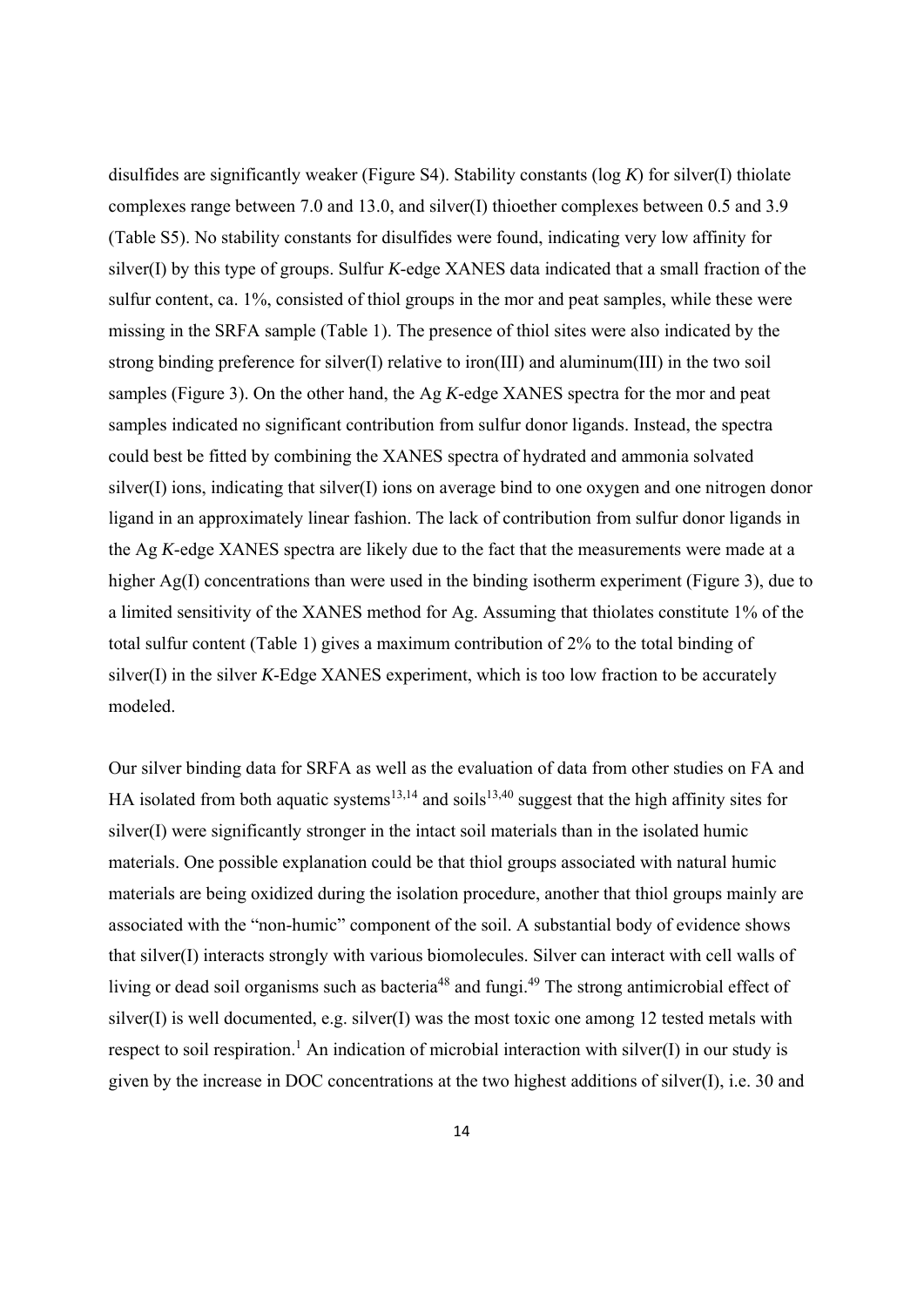100 µM (Figure 4a and Figure S3). The increase is accompanied by a corresponding decrease in specific UV absorbance (Figure 4b and Figure S6), indicating release of hydrophilic, aliphatic organic compounds following lysis of bacterial cells.<sup>50</sup> In a recent study, Bovenkamp et al.<sup>48</sup> used silver *L*3-edge XANES spectroscopy to show that silver(I) did react with bacterial cells, either via Ag-S, Ag-N or a mixed Ag-N and Ag-O binding. The dominant binding mechanism was to nitrogen groups or to a combination of nitrogen and oxygen groups, possibly associated with amine and carboxyl groups of peptidoglycan in cell walls. The low contribution of the Ag-S interaction was explained by the fact that S-containing amino acids are present only in low concentrations in the bacterial cell walls. Measurements on model systems where silver(I) was added to solutions containing a mixture of histidine and cysteine (in a 1:1 ratio) showed that only silver(I) cysteine complexes were formed<sup>48</sup>, illustrating that silver(I) bonds first to thiol groups if available, and only then bonds to nitrogen and oxygen donor groups.

**Table 1. Speciation of sulfur compounds in mor, peat and SRFA samples using sulfur** *K***edge XANES spectroscopy. Calibration was made according to the procedure described in Almkvist et al.34. Spectra and model fits are shown in Figure S4. Fresh samples were analyzed field moist and dried samples were dried at room temperature (c. 22 °C) prior to analysis.** 

| Model compound             | Function      | Peat dried | Peat fresh       | Mor dried        | Mor fresh        | <b>SRFA</b>    |
|----------------------------|---------------|------------|------------------|------------------|------------------|----------------|
|                            |               |            |                  | -% distribution- |                  |                |
| L-Cysteine                 | thiol         |            | $\overline{2}$   |                  |                  | $\theta$       |
| L-Cystine                  | disulfide     | 15         | 17               | 14               | 15               | 7              |
| L-Methionine               | thioether     | $\theta$   | $\boldsymbol{0}$ | $\theta$         | $\boldsymbol{0}$ | 6              |
| Diphenyl sulfide           | thioether     | 11         | 11               | 23               | 22               | 32             |
| Dimethylsulfoxide          | sulfoxide     | 4          | $\overline{4}$   | 10               | 10               | 3              |
| Sulfolane                  | sulfone       | 2          | $\overline{2}$   | 6                | 6                | $\overline{0}$ |
| Methylsulfonate            | sulfonate     |            | 5                | 3                | 3                | 11             |
| Chondroitin sulfate ester  | sulfate ester | 49         | 37               | 40               | 40               | 40             |
| Sodium sulfate decahydrate | sulfate       | 18         | 22               | 3                | 4                | $\theta$       |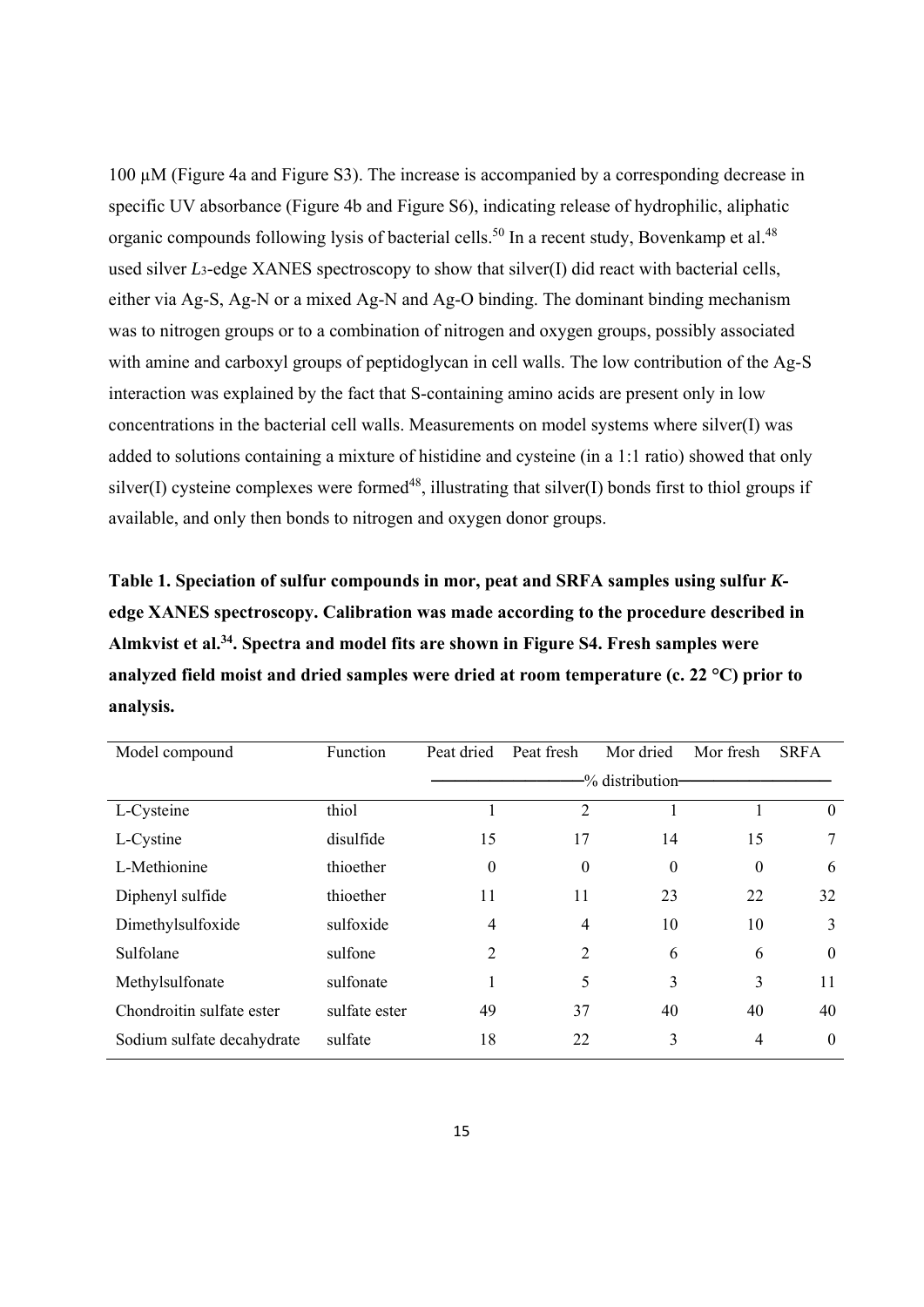**Environmental implications.** Care should be taken when applying geochemical models like WHAM, NICA-Donnan, and SHM, calibrated on data sets for isolated HA and FA, when predicting the solubility of silver(I) in soils. The ability to make accurate predictions of the free metal ion concentration in the soil solution is crucial when applying bioavailability-based terrestrial toxicity models like the Terrestrial Biotic Ligand Model (TBLM)<sup>51</sup> and the WHAM-*F*<sub>TOX</sub> model<sup>52,53</sup>, because the toxic effect is related to the free metal ion activity. Hence, more research is needed to elucidate the binding mechanisms of silver $(I)$  to soil organic matter, and the role of different organic compounds, including living microorganisms, in the binding of silver(I).

#### **ASSOCIATED CONTENT**

### **Supporting information**

Equations describing metal complexation in the Stockholm Humic model, physicochemical characteristics of Suwannee River Fulvic Acid and soil samples (Table S1), test of membrane filters (Table S2), metal complexation in the Stockholm Humic Model (Table S3), data sets and optimized silver(I) binding parameters for isolated humic and fulvic acids (Table S4), a compilation of equilibrium constants for S and N donor ligands (Table S5), acid-base titration curves for the mor and peat samples (Figure S1), experimental data and SHM fits for isolated fulvic and humic acids (Figure S2), experimental data and SHM fits for Ca, Mg, Fe and Al in the mor and peat suspensions (Figure S3), conditional constants for silver(I) binding by cysteine, dimethylsulfide and alanine (Figure S4), measured and modeled sulfur *K*-edge XANES spectra mor, peat and Suwannee River Fulvic Acid samples (Figure S5), DOC concentrations and specific UV absorbance in peat extracts (Figure S6).

### **ACKNOWLEDGMENTS**

The study was founded by the Swedish Research Council (Vetenskapsrådet) (number 2008-4354). We gratefully acknowledge Stanford Synchrotron Radiation Laboratory (SSRL) and MAX-lab, Lund University, for the allocation of beam time and laboratory facilities. Use of the Stanford Synchrotron Radiation Lightsource, SLAC National Accelerator Laboratory, is supported by the U.S. Department of Energy, Office of Science, Office of Basic Energy Sciences under Contract No. DE-AC02-76SF00515.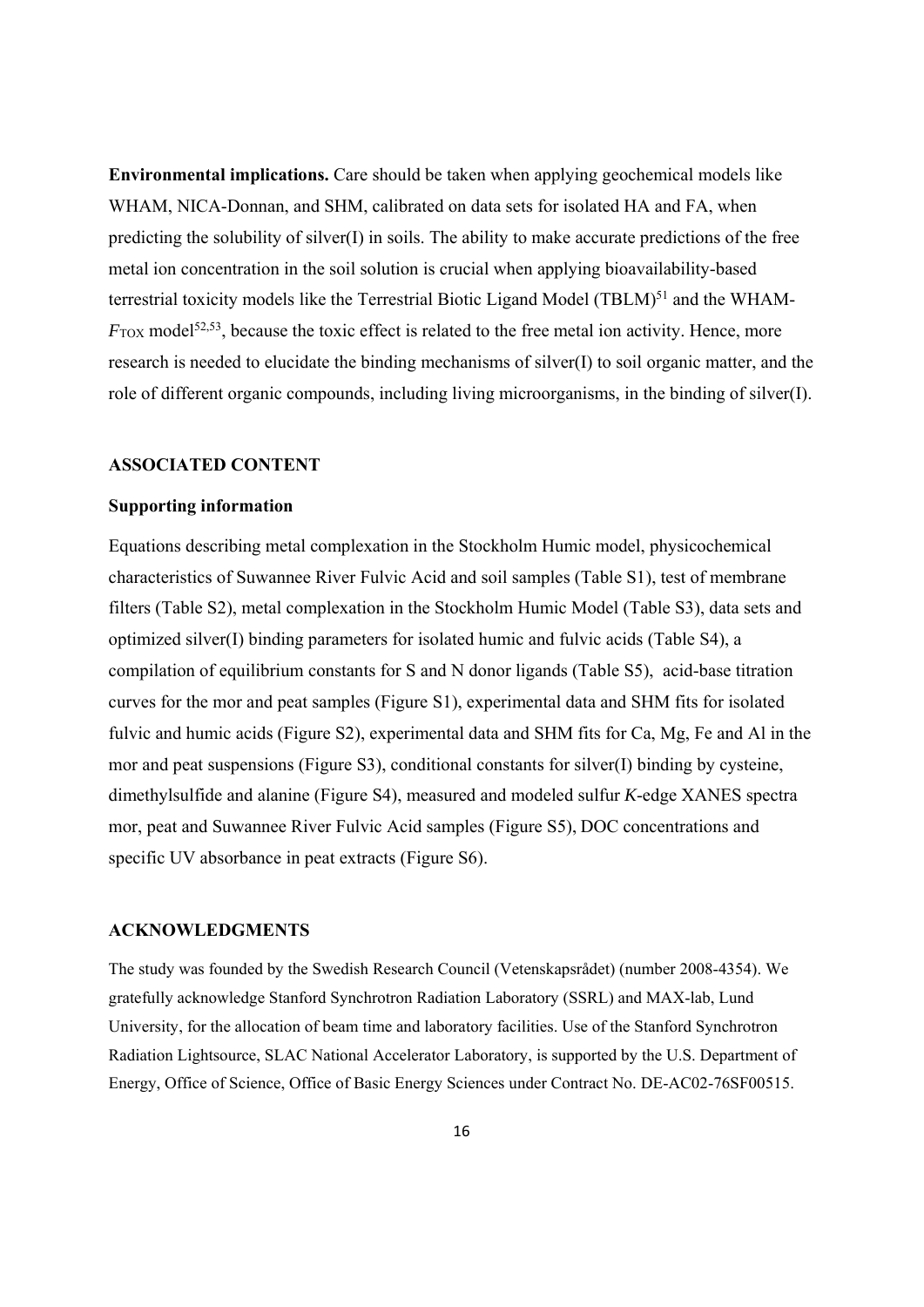The SSRL Structural Molecular Biology Program is supported by the DOE Office of Biological and Environmental Research, and by the National Institutes of Health, National Institute of General Medical Sciences (including P41GM103393). The contents of this publication are solely the responsibility of the authors and do not necessarily represent the official views of NIGMS or NIH. MAX-lab is supported by the Swedish Research Council and The Knut and Alice Wallenberg Foundation, with additional support from The Crafoord Foundation and The Faculty of Science and Technology, Norwegian University of Science and Technology.

#### **REFERENCES**

- (1) Cornfield A.H. Effects of addition 12 metals on carbon dioxide release during incubation of an acid sandy soil. Geoderma **1977**, *19 (3)*, 199–203.
- (2) Berthet B.; Amirad J.C.; Amird-Triquet C.; Martoja M.; Jeantet A.Y.; Bioaccumulation, toxicity, and physico-chemical speciation of silver in bivalve molluscs: Ecotoxicological and health consequences. Sci. Tot. Environ. **1992**, *125*, 97–122.
- (3) Ratte H.T. Bioaccumulation and toxicity of silver compounds: A review. Environ. Toxicol. Chem. **1999**, *18 (1)*, 89-108.
- (4) Noredal Throbäck, I.; Johansson, M.; Rosenquist, M.; Pell, M.; Hansson, M.; Hallin, S. Silver (Ag+) reduces denitrification and induces enrichment of novel nirK genotypes in soil. FEMS Microbiol. Lett. **2007**, *270 (2)*, 189–194.
- (5) Candeias, C.; Ávila, P.F.; Ferreira da Silva, E.; Ferreira, A.; Duraes, N.; Teixeira, J.P. Water–rock interaction and geochemical processes in surface waters influenced by tailings impoundments: impact and threats to the ecosystems and human health in rural communities (Panasqueira mine, central Portugal). Water Air Soil Pollut., **2015**, *226 (23)* 1-30.
- (6) Gottschalk F,; Sonderer T.; Scholz, R.W.; Nowack, B. Modeled environmental concentrations of engineered nanomaterials (TiO(2), ZnO, Ag, CNT, Fullerenes) for different regions. Environ. Sci. Technol. **2009**, *43 (24)*, 9216-9222.
- (7) Kumar, R.; Munstedt, H. Silver ion release from antimicrobial polyamide/silver composites. Biomaterials. **2005**, *26 (14)*, 2081-2088.
- (8) Benn, T. M.; Westerhoff, P. Nanoparticle silver released into water from commercially available sock fabrics. Environ. Sci. Technol. **2008**, *42 (11),* 4133-4139.
- (9) Kaegi, R.; Voegelin, A.; Sinnet, B.; Zuleeg, S.; Hagendorfer, M.; Burkhardt, M; Siegrist, H. Behavior of metallic silver nanoparticles in a pilot wastewater treatment plant. Environ. Sci. Technol. **2011**, *45 (9)*, 3902- 3908.
- (10) McBride, M.; Richards, B.K.; Steenhuis, T.; Spiers, G. Long-term leaching of trace elements in a heavily sludge-amended silty clay loam soil. Soil Sci. **1999**, *164 (9)*, 613-623.
- (11) Dyck, W. Adsorption and coprecipitation of silver on hydrous ferric oxide. Can. J. Chem. **1968**, *46 (8)*, 1441- 1444.
- (12) Anderson, B.J.; Jenne, E.A.; Chao, T.T. The sorption of silver by poorly crystallized manganese oxides. Geochim. Cosmochim. Acta **1973**, *37 (3)*, 611– 22
- (13) Sikora F.J.; Stevenson, F.J. Silver complexation by humic substances: Conditional stability constants and nature of reactive sites, Geoderma, *42 (3-4)*, **1988**, 353-363.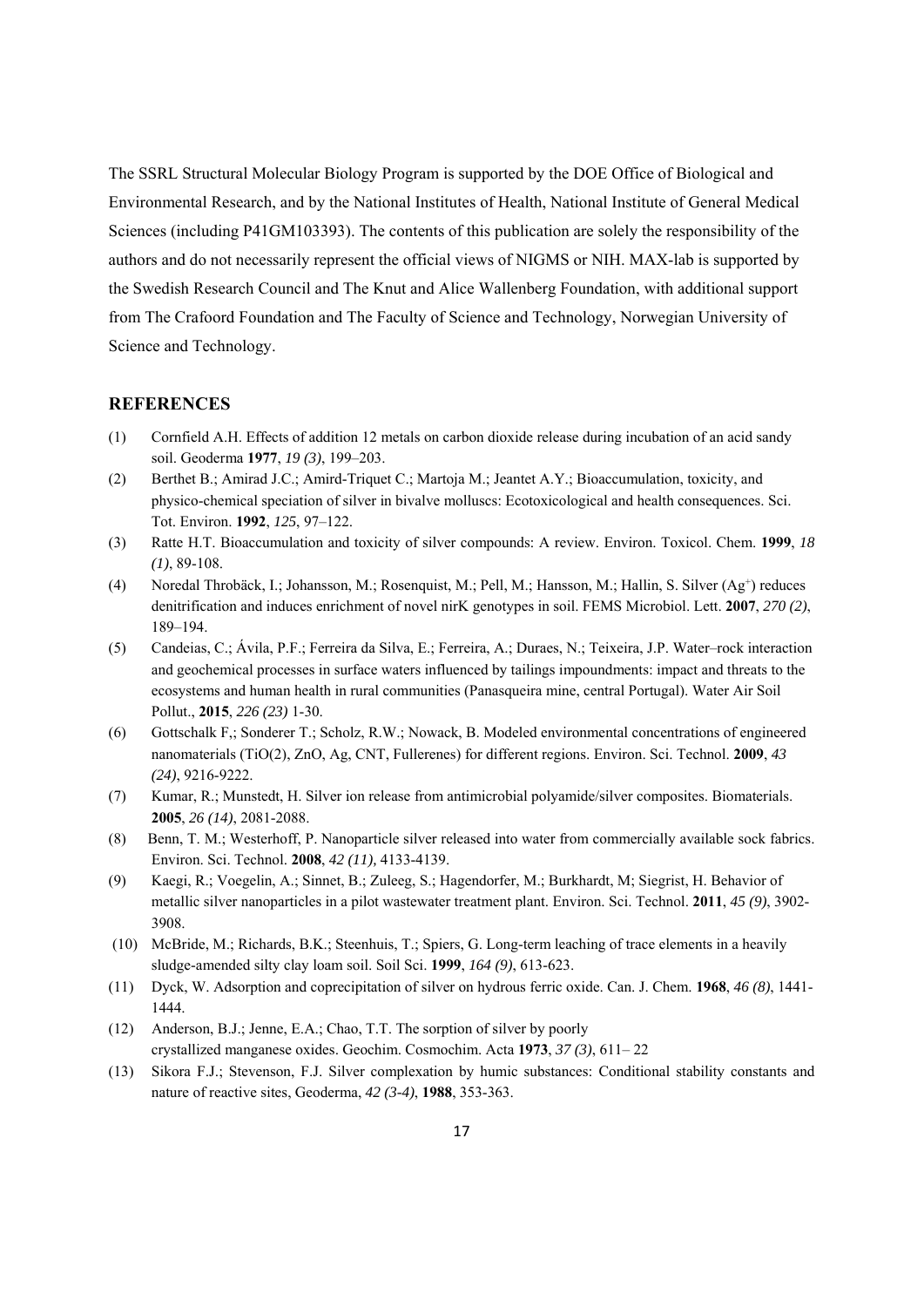- (14) Chen, Z.; Campbell, P. G. C.; Fortin C. Silver binding by humic acid as determined by equilibrium ionexchange and dialysis. J. Phys. Chem. A. **2012**, *116 (25)*, 6532−6539.
- (15) Jacobsen, A.R.; McBride, M.B.; Baveye, P.; Steehuis, T.S. Environmental factors determining the trace-level sorption of silver and thallium to soils. Sci. Tot. Environ. **2005**, *345*, 191-205.
- (16) Settimio, L.; McLaughlin, M.L.; Kirby, J.K.; Landon, K.A.; Lombi, E: Donner, E; Scheckel, K.G. Fate and lability of silver in soils: Effect of ageing. Environ. Pollut. **2014**, *191*, 151-157.
- (17) Benoit, R.; Wilkinson, K.J.; Sauvé, S. Partitioning of silver and chemical speciation of free Ag in soils amended with nanoparticles. Chem. Cent. J. **2013**, *7 (75).*
- (18) Hedberg, J.; Oromieh, A.G.; Kleja, D.B.; Wallinder, I.O. Sorption and dissolution of bare and coated silver nanoparticles in soil suspensions—Influence of soil and particle characteristics. Journal of Environmental Science and Health, Part A: Toxic/Hazardous Substances and Environmental Engineering, **2015**, *50 (9)*, 891- 900.
- (19) Tipping, E.; Lofts, S.; Sonke, J.E. Humic ion binding Model VII: a revised parameterisation of cationbinding by humic substances. Environ. Chem. **2011**, *8 (3)*, 225-235.
- (20) Kinniburgh, D.G.; van Riemsdijk, W.H.; Koopal, L.K.; Borkovec, M.; Benedetti, M.F.; Avena, M.J. Ion binding to natural organic matter: competition, heterogeneity, stoichiometry, and thermodynamic consistency. Colloid Surf. **1999**, *A151 (1-2)*, 147-166.
- (21) Gustafsson, J.P. Modeling the acid-base properties and metal complexation of humic substances with the Stockholm Humic Model. J. Colloid Interface Sci. **2001**, *244 (1),* 102-112.
- (22) Tipping, E. Cation binding by humic substances. Cambridge University Press. 2002. 434 pp.
- (23) Tipping, E.; Berggren, D.; Mulder, J.; Woof, C. 1995. Modelling the solid-solution distributions of protons, aluminium, base cations and humic substances in acid soils. Eur. J. Soil Sci. **1995**, *46 (1)*, 77-94.
- (24) Gustafsson, J.P.; Pechova, P.; Berggren, D. Modeling metal binding to soils: The role of natural organic matter. Environ. Sci. Technol. **2003**, *37 (12)*, 2767-2774.
- (25) Gustafsson, J. P.; van Schaik, J. W. J. Cation binding in a mor layer: batch experiments and modelling. Eur. J. Soil Sci. **2003**, *54 (2)*, 295−310.
- (26) Gustafsson, J. P.; Persson, I.; Kleja, D. B.; van Schaik, J. W. J. Binding of iron(III) to organic soils: EXAFS spectroscopy and chemical equilibrium modeling. Environ. Sci. Technol. **2007**, *41 (4)*, 1232−1237.
- (27) IUSS Working Group WRB, World reference base for soil resources 2014. International soil classification system for naming soils and creating legends for soil maps. World Soil Resources Reports No. 106. FAO, Rome.
- (28) Mousavi, M.P.S.; Gunsolus, I.L.; Péres De Jesús, C.E.; Lancaster, M.; Hussein, K.; Haynes, C.L.; Bühlmann, P. Dynamic silver speciation as studied with fluorous-phase ion-selective electrodes: Effect of natural organic matter on the toxicity and speciation of silver. Sci. Total Environ. **2015**, *537*, 453-461.
- (29) Thompson, A.; Attwood, D.; Gullikson, E.; Howells, M.; Kim, K.-J.; Kirz, J., Kortright, J.; Lindau, I.; Pianatta, P.; Robinson, A.; Scofield, J.; Underwood, J.; Vaughan, D.; Williams, G.; Winick, H. 2001 X-ray Data Booklet; LBNL/PUB-490 Rev. 2, Lawrence Berkeley National Laboratory, Berkeley, CA 94720, USA.
- (30) George, G. N.; Pickering, I. J., EXAFSPAK A suite of computer programs for analysis of X-Ray absorption spectra, SSRL, Stanford, CA. 1993.
- (31) Persson, I.; Nilsson, K. B. Coordination chemistry of the solvated silver(I) ion in oxygen donor solvents water, dimethyl sulfoxide and N,N'-dimethylpropyleneurea. Inorg. Chem. **2006**, *45 (18)*, 7428-7434.
- (32) Nilsson, K. B.; Kessler V. G.; Persson, I. Coordination chemistry of the solvated AgI and AuI ions in liquid and aqueous ammonia, trialkyl and triphenyl phosphite, and tri-n-butylphosphine solutions. Inorg. Chem. **2006**, *45 (17)*, 6912-6021.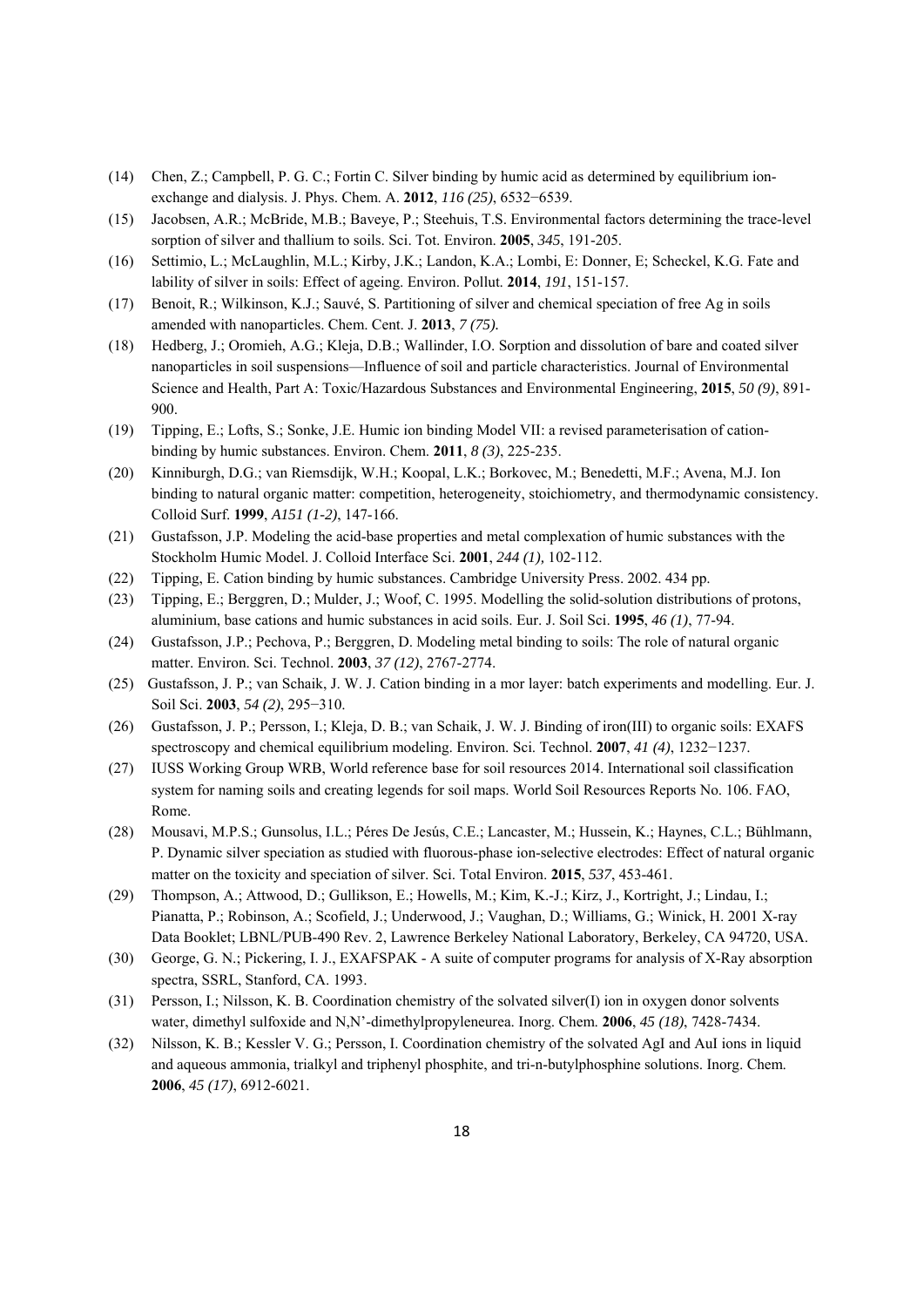- (33) Stålhandske, C.M.V.; Stålhandske, C. I.; Persson, I.; Sandström M.; Jalilehvand, F. Crystal and solution structures of N,N-dimethylthioformamide-solvated copper(I), silver(I), and gold(I) ions studied by X-ray diffraction, X-ray absorption, and vibrational spectroscopy. Inorg. Chem. **2001**, *40 (26)*, 6684-6693.
- (34) http://www.canberra.com/products/detectors/pips-detectors.asp
- (35) Williams, K. R.; Hedman, B.; Hodgson, K. O.; Solomon, E. I. Ligand K-edge X-ray absorption spectroscopic studies: metal-ligand covalency in transition metal tetrathiolates Inorg. Chim. Acta. **1997**. *263 (1-2)*, 315-321.
- (36) Almkvist, G.; Boye, K.; Persson, I. K Edge XANES Analysis of sulfur compounds An investigation of the relative intensities using internal calibration. J. Synchrotron Rad. **2010**, *17*, 683-688.
- (37) Gustafsson, J. P. Visual MINTEQ version 3.1. Stockholm, Sweden, February 2013.http://www2.lwr.kth.se/English/OurSoftware/vminteq/index.html
- (38) Smith, R. M.; Martell, A. E.; Motekaitis, R. J. NIST critically selected stability constants of metal complexes database. Version 7.0. NIST Standard Reference Database 46. National Institute of Standards and Technology, US Department of Commerce: Gaithersburg, VA, 2003.
- (39) Gustafsson, J. P.; Kleja, D. B. Modeling salt-dependent proton binding by organic soils with the NICA-Donnan and Stockholm Humic models. Environ. Sci. Technol. **2005**, *39 (14)*, 5372−5377.
- (40) Maurer, F.; Christl, I.; Hoffmann, M.; Kretzschmar, R. Reduction and reoxidation of humic acid: influence on speciation of cadmium and silver. 2012. Environ. Sci. Technol. **2012**, *46 (16)*, 8808−8816.
- (41) Gustafsson, J.P.; Persson, I.; Oromieh, A.G.; van Schaik, J.W.J.; Sjöstedt, C.; Kleja, D.B. Chromium(III) complexation to natural organic matter: Mechanisms and modeling. Environ. Sci. Technol. **2014**, *48 (3)*, 1753−1761.
- (42) Pearson, R. G. Hard and soft acids and bases, J. Am. Chem. Soc. **1963**, *85 (22)*, 3533–3539.
- (43) Pearson, R. G. Hard and soft acids and bases, HSAB, part 1: Fundamental principles, J. Chem. Educ. **1968**, *45 (9)*, 581–586.
- (44) Pearson, R G. Hard and soft acids and bases, HSAB, part 1: Underlying theories, J. Chem. Educ. **1968**, *45 (10)*, 643–648.
- (45) IUPAC Stability Constants Database (SC-Database), Royal Society of Chemistry, Academic Software, **2000**, and references therein.
- (46) Herrin, R.T.; Andren, A.W.; Shafer, M.M.; Armstrong, D.E. Determination of silver speciation in natural waters. 2. Binding strength of silver ligands in surface freshwaters. Environ. Sci. Technol. **2001**, *35 (10)*, 1959-1966.
- (47) Akaighe, N.; MacCuspie, R.I.; Navarro, D.A.; Aga, D.S.; Banerjee, S.; Sohn, M.; Sharma, V.K. Humic acidinduced silver nanoparticle formation under environmentally relevant conditions. Environ. Sci. Technol. **2011**, *45 (9)*, 3895-3901.
- (48) Bovenkamp, G.L., Zanzen, U.,, Krishna, K.S., Hormes, J., Prange, A. The interaction of silver ions with Staphylococcus aureus, Listeria monocytogenes, and Escherichia coli – an X-ray absorption near edge structure (XANES) spectroscopy study. Appl. Environ. Microbiol. **2013**, *79 (20)*, 6385-6390.
- (49) Borovička, J.; Kotrba, P.; Gryndler, M.; Mihaljevič, M.; Řanda, Z.; Rohovec, J.; Cajthaml, T.; Stijve, T.; Dunn, C.E. Bioaccumulation of silver in ectomycorrhizal and saprobic macrofungi from pristine and polluted areas. Sci. Tot. Environ. **2010**, *408 (13)*, 2733–2744.
- (50) Dilling, J; Kaiser, K. Estimation of the hydrophobic fraction of dissolved organic matter in water samples using UV photometry. Water Res. **2002**, *36 (20),* 5037–5044.
- (51) Thakali, S.; Allen, H. E.; Di Toro, D. M.; Ponizovsky, A.; Rooney, C.R.; Zhao, F.J.; McGrath, S.P. A Terrestrial biotic ligand model. 1. Development and application to Cu and Ni toxicities to barley root elongation in soils. Environ. Sci. Technol. **2006**, *40 (22)*, 7085-7093.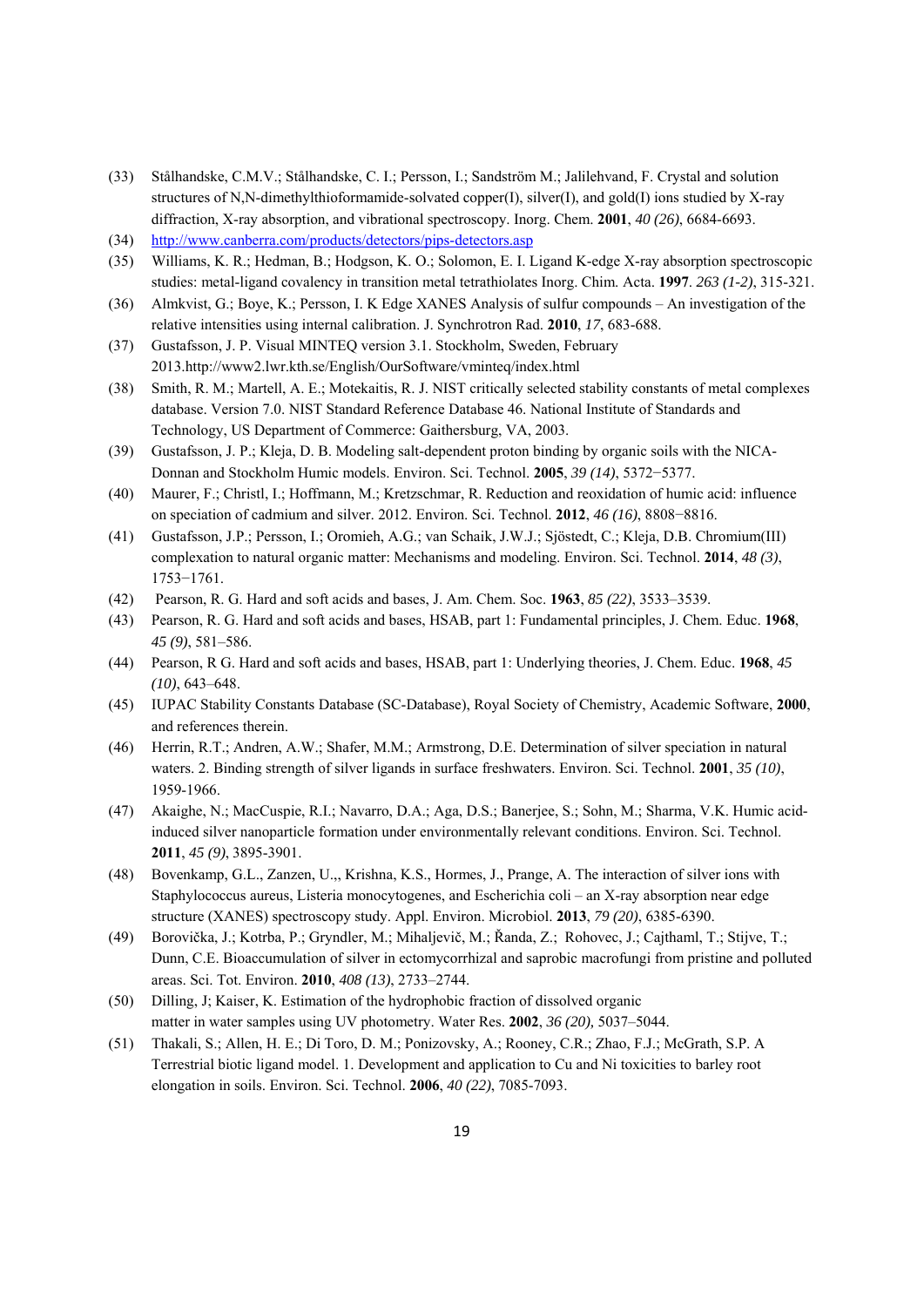- (52) Stockdale, A.; Tipping, E.; Lofts, S.; Ormerod, S. J.; Clements, W. H.; Blust, R. Toxicity of proton-metal mixtures in the field: Linking stream macroinvertebrate species diversity to chemical speciation and bioavailability. Aquat. Toxicol. **2010**, *100 (1),* 112−119.
- (53) Qui, H.; Versieren, L.; Rangel G.G.; Smolders, E. 2015, Interactions and toxicity of Cu-Zn mixtures to *Hordeum vulgare* in different soils can be rationalized with bioavailability-based prediction models. Environ. Sci. Technol. **2016**, *50 (2)*, 1014-1022

### **TOC / ABSTRACT ART**

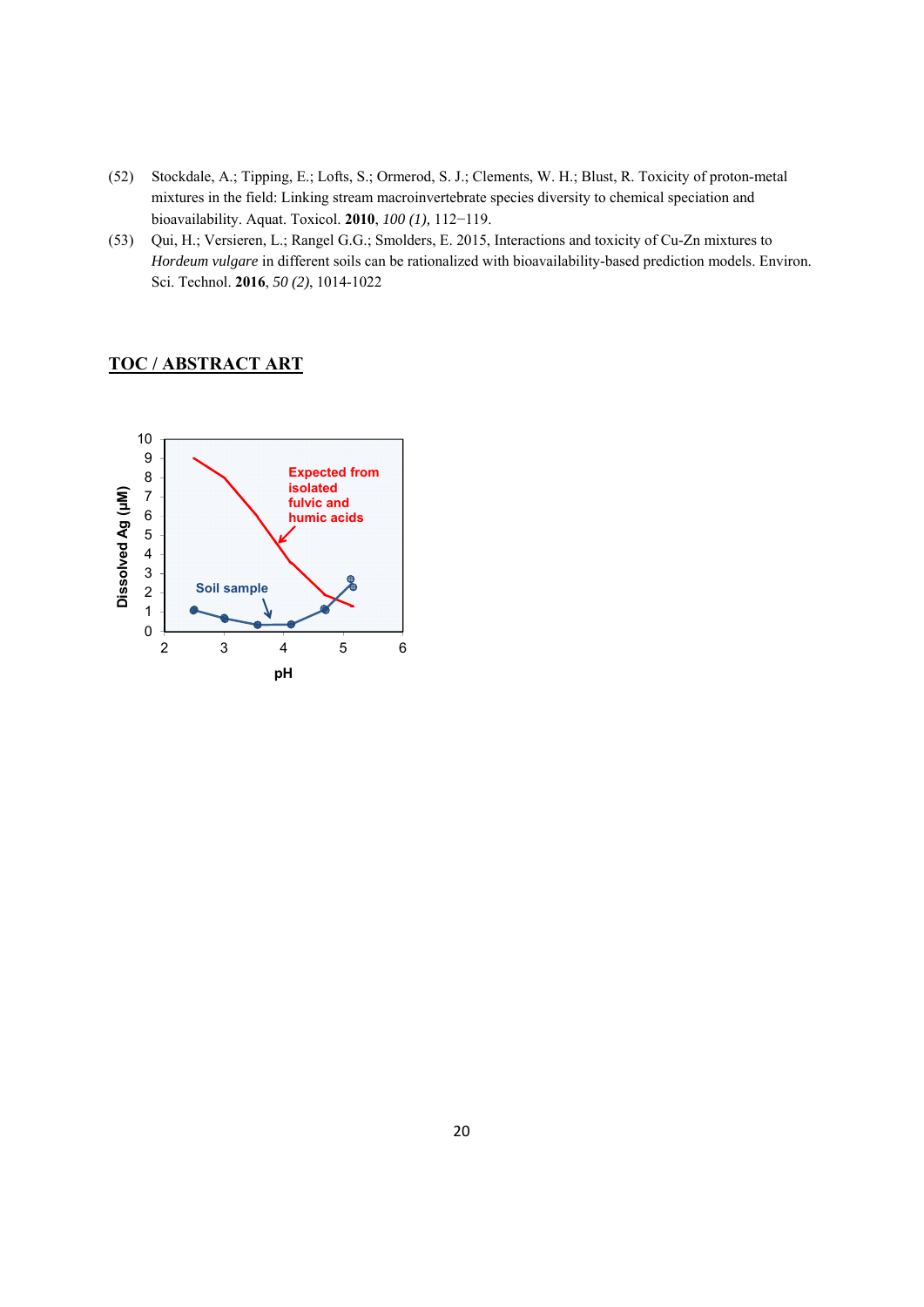### **Silver(I) binding properties of organic soil materials are different from**

### **those of isolated humic substances**

Dan B. Kleja, Satomi Nakata, Ingmar Persson, Jon Petter Gustafsson

### **Supporting information**

### **Contents**

Equations describing metal complexation in the Stockholm Humic model (text)

**Table S1**. Physicochemical characteristics of fulvic acid and soil samples.

**Table S2.** Recovery of silver(I) added to mor extracts (as AgNO3) during filtration using 0.2 µm Acrodisc PF filters.

**Table S3.** Cation complexation reactions to soil organic matter in the Stockholm Humic Model

**Table S4.** Data sets and optimization for silver complexation to humic and fulvic acid in the Stockholm Humic Model

**Table S5.** A compilation of equilibrium constants for S and N donor ligands.

**Figure S1**. Acid-base titration curves for the mor and peat samples.

**Figurer S2.** Experimental data and SHM fits for isolated fulvic and humic acids.

**Figure S3**. Measured and modeled solubility of Ca, Mg, Fe and Al in the mor and peat suspensions.

**Figure S4**. Conditional constants for silver(I) binding by cysteine (thiol), dimethylsulfide (thioether) and alanine (amine).

**Figure S5.** Sulfur *K*-edge XANES spectra of peat, mor and IHSS Suwannee River fulvic acid standard samples.

**Figure S6.** Concentrations of DOC and specific UV absorbance at 254 nm in the silver binding experiments with the peat sample.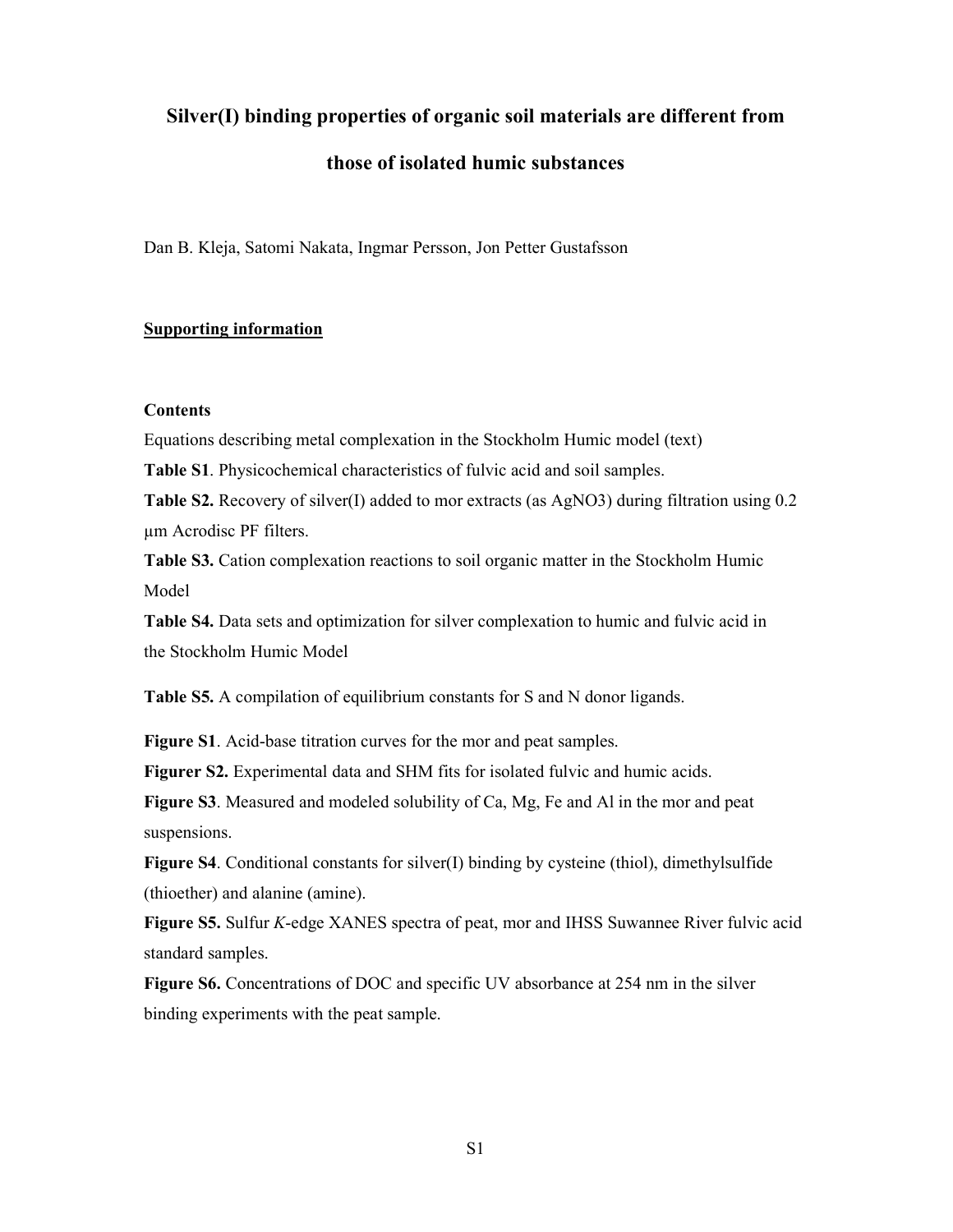#### **Equations describing metal complexation in the Stockholm Humic model**

The SHM allows metals to bind as monodentate, bidentate or tridentate complexes. The following reaction shows the formation of a monodentate complex involving a divalent metal ion  $M^{2+}$ :

$$
ROH + M^{2+} \geq ROM^+ + H^+ \qquad ; \qquad K_{M,m} \tag{1}
$$

The equilibrium constant  $K_{M,m}$  is defined according to:

$$
K_{\text{Ca,m}} = \frac{\{\text{ROM}^+\}\{\text{H}^+\}}{\{\text{ROH}\}\{\text{M}^{2+}\}} \cdot \exp\left(-g_f \cdot \frac{F(0.5\Psi_o - 1.5\Psi_d)}{RT}\right) \tag{2}
$$

where  $g_f$  is the so-called gel-fraction parameter, whereas  $F$  is the Faraday constant,  $R$  is the gas constant, *T* is the absolute temperature, and  $\mathcal{Y}_0$  and  $\mathcal{Y}_d$  are electrostatic potentials in the *o*and *d*-planes, respectively (Gustafsson, 2001). The relative contributions of *o*- and *d*-plane charge for the complexes considered are shown in Table 1. To account for heterogeneity of site affinity for metal complexation the parameter Δ*LK*<sub>2</sub> is introduced:

$$
\log K_{\text{M,m,x}} = \log K_{\text{M,m}} + x \cdot \Delta L K_2, \qquad x = 0, 1, 2 \tag{3}
$$

This allows each site to be subdivided into three subsites with differing affinity for metalhumic complexation; *x* is set to 0 for 90.1 % of the sites, to 1 for 9 % and to 2 for 0.9 %. Monodentate complexes can be formed with proton sites 1, 2, 3, 4, *i.e.* with the carboxylic acid sites (Gustafsson et al. 2007). When the metal binds to two surface sites, a bidentate complex is formed. For aluminium(III), the reaction is described as follows:

$$
2ROH + Al^{3+} \rightleftarrows (RO)_2Al^+ + 2H^+ \qquad ; \qquad K_{Al,b} \tag{4}
$$

$$
K_{\text{Al,b}} = \frac{\{(RO)_2 Al^+\} \{H^+\}^2}{\{ROH\}^2 \{Al^{3+}\}} \cdot \exp\left(-g_f \cdot \frac{F\left(-0.2\Psi_o + 1.2\Psi_d\right)}{RT}\right) \cdot S_{bid}
$$
 (5)

$$
\log K_{\text{Al},b,x} = \log K_{\text{Al},b} + 2x \cdot \Delta L K_2, \qquad x = 0, 1, 2 \tag{6}
$$

The extra term *Sbid* is used to correct the constant for the bidentate coordination (Venema et al., 1996). This correction is done automatically in the Visual MINTEQ software. Bidentate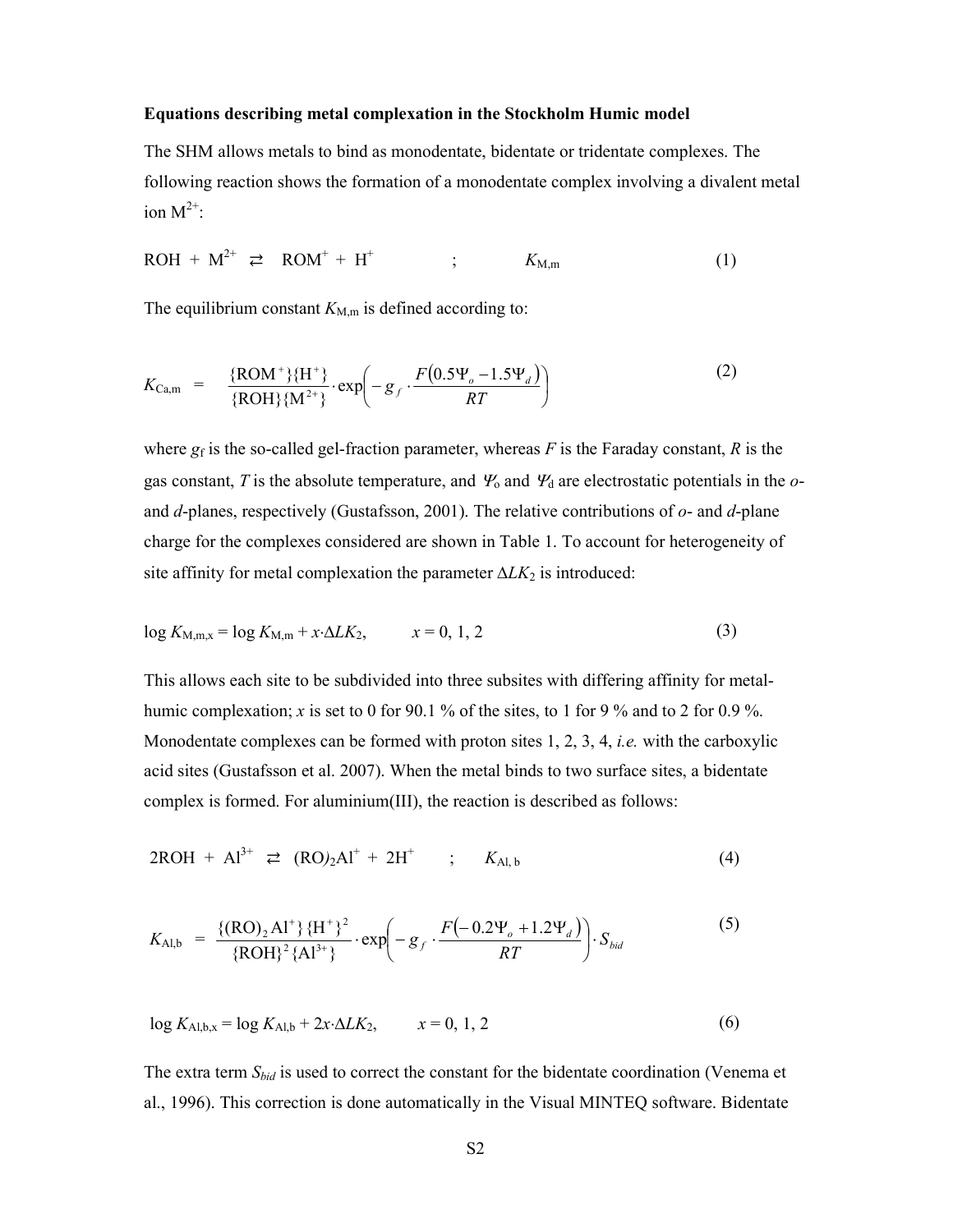complexes may involve both carboxylate and phenolate sites; the combinations of protonbinding sites used in the SHM were detailed in Gustafsson et al. (2007). A bidentate complex similar to that for aluminium(III) was considered also for chromium(III), see Table 1.

Tridentate complexes are defined in a similar fashion, but at present such complexes are used only for chromium(III) (Gustafsson et al. 2014).

#### *References*

- Gustafsson, J.P. Modeling the acid-base properties and metal complexation of humic substances with the Stockholm Humic Model. *J. Colloid Interface Sci.* **2001,** *244* (1), 102-112.
- Gustafsson, J.P.; Persson, I.; Kleja, D.B.; van Schaik, J.W.J. Binding of iron(III) to organic soils: EXAFS spectroscopy and chemical equilibrium modeling. *Environ. Sci. Technol.* **2007,** *41* (4), 1232-1237.
- Gustafsson, J.P., Persson, I., Oromieh, A.G., van Schaik, J.W.J., Sjöstedt, C., Kleja, D.B. Chromium(III) complexation to natural organic matter: mechanisms and modeling. *Environ. Sci. Technol.* **2014,** *48* (3)*,* 1753- 1761.
- Venema, P., Hiemstra, T., van Riemsdijk, W.H. Multisite adsorption of cadmium on goethite. *J. Colloid Interface Sci.* **1996,** *183,* 515-527.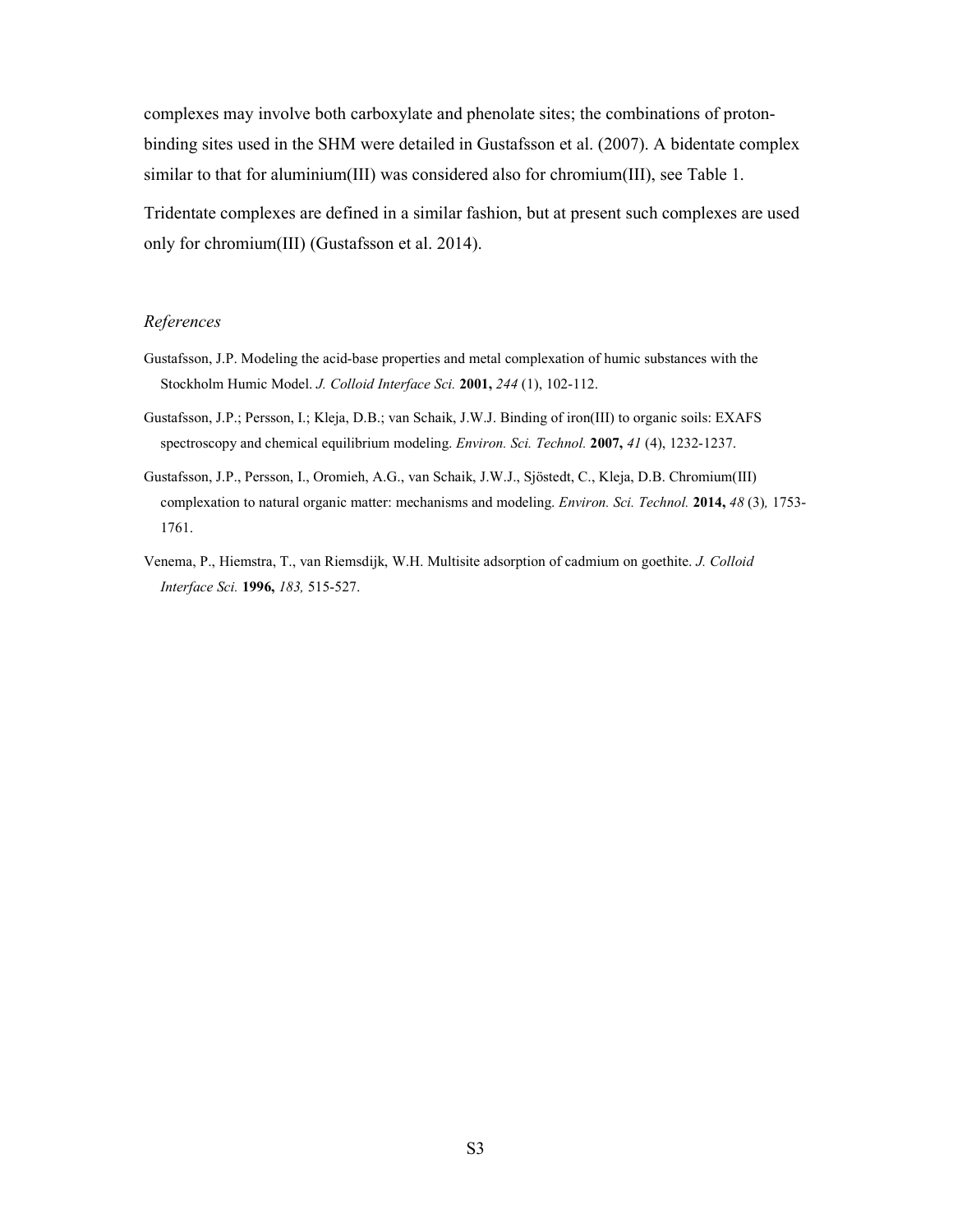|                                                                          | <b>Fulvic acid</b> | Mor    | Peat  |
|--------------------------------------------------------------------------|--------------------|--------|-------|
|                                                                          | (1S101F)           |        |       |
| Water $(\% )$                                                            |                    | 57     | 90    |
| $pH(H_2O)$                                                               |                    | 3.58   | 3.71  |
| BaCl <sub>2</sub> -Extractable cations (cmol(+) $kg^{-1}$ ) <sup>*</sup> |                    |        |       |
| $Na+$                                                                    |                    | 0.49   | 0.57  |
| $\mbox{K}^+$                                                             |                    | 0.64   | 1.28  |
| $Ca^{2+}$                                                                |                    | 10.4   | 12.0  |
| $Mg^{2+}$                                                                |                    | 3.46   | 5.06  |
| $HNO3$ -Extractable Fe and Al (mol kg <sup>-1</sup> )                    |                    |        |       |
| $Fe3+$                                                                   |                    | 0.0021 | 0.019 |
| $Al^{3+}$                                                                |                    | 0.017  | 0.044 |
| Elemental composition (wt $\%$ )                                         |                    |        |       |
| $\mathbf C$                                                              | 52.4               | 49.8   | 45.4  |
| ${\bf N}$                                                                | 0.72               | 1.35   | 1.05  |
| S                                                                        | 0.44               | 0.11   | 0.18  |
| Total amino acids ( $\mu$ mol $g^{-1}$ )                                 | 24                 |        |       |
| Carboxyl groups (meq $(g C)^{-1}$ )                                      | 11.4               |        |       |

**Table S1**. **Physicochemical characteristics of fulvic acid and soil samples. Data of 1S101F was obtained from the IHSS (2016).**

\* cmol charge per kg soil.

### *References*

IHSS. http://www.humicsubstances.org/ Downloaded February 23, 2016.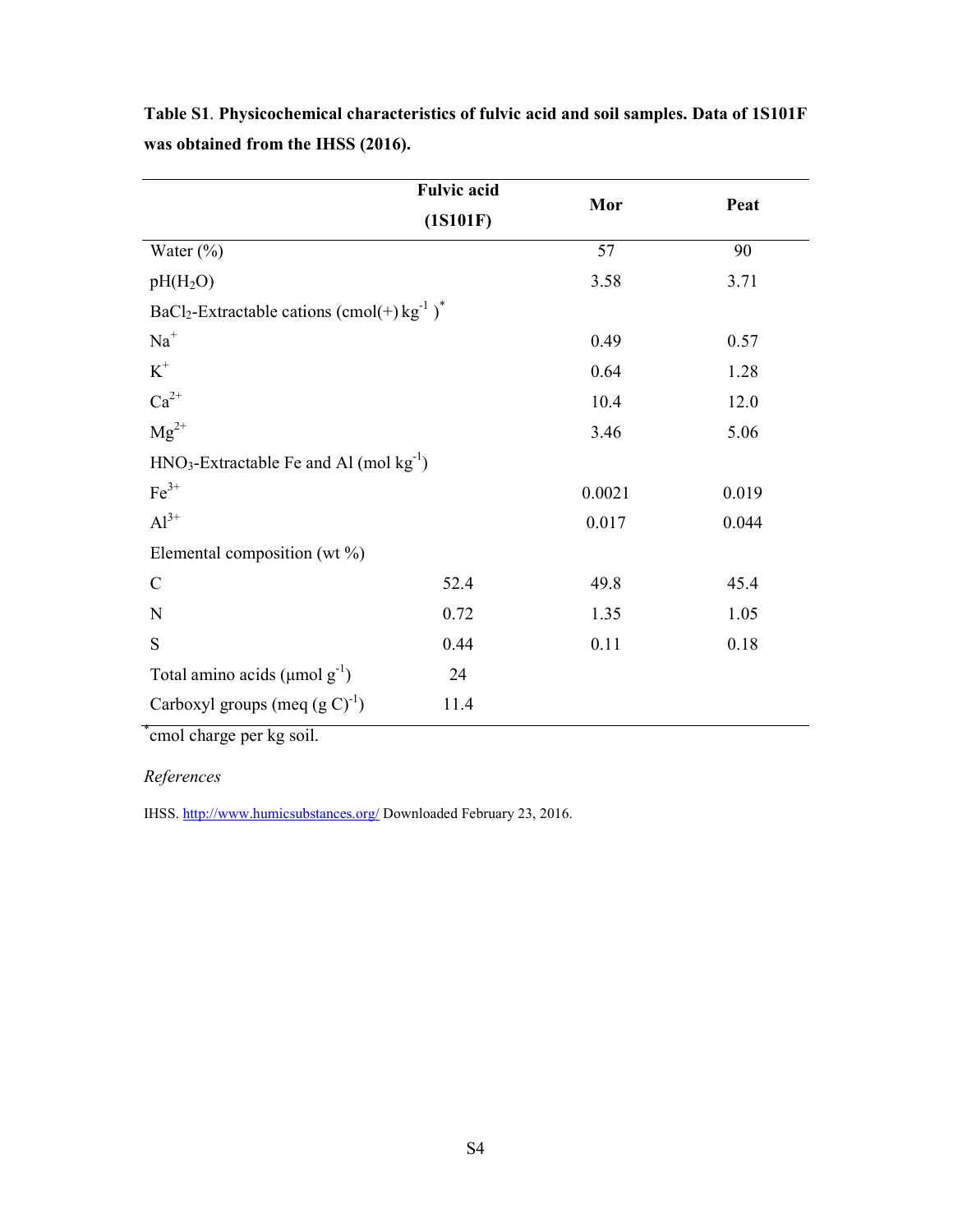**Table S2. Recovery of Ag(I) added to mor extracts (as AgNO3) during filtration using 0.2 µm Acrodisc PF filters (Pall Corporation). Experimental conditions are identical with those in the batch experiments with mor soil. Field moist mor material was equilibrated with pH adjusted 0.01 M NaNO3 solutions at a liquid-to-solid ratio of 30 (L/kg) at 14 °C during 48 hours. Following centrifugation, extracts were filtered through 0.2 µm Supor membranes and then spiked with a range of AgNO3 concentrations (four orders of magnitude), six per concentration. Three of the spiked solutions were acidified to 1% concentrated HNO3 and analysed without any pre-treatment, whereas the other three solutions were filtered through 0.2 µm Acrodisc PF filters prior to acidification and analysis. The concentration of DOC in the pH 2.5 solutions was 10 mg/L and in the pH 3.7 solutions it was 25 mg/L. Values in table represent mean ± one standard error (n=3).**

| Sample                        | Spike $(M)$ | Concentration $(\mu M)$              |                                           | $%$ loss      |
|-------------------------------|-------------|--------------------------------------|-------------------------------------------|---------------|
|                               |             | Prior to filtration After filtration |                                           |               |
| Mor extract, pH 2.5 $10^{-5}$ |             | $10.3 \pm 0.03$                      | $10.2 \pm 0.06$                           |               |
|                               | $10^{-6}$   | $1.14 \pm 0.003$                     | $1.13 \pm 0.003$                          | $\theta$      |
|                               | $10^{-7}$   | $0.110 \pm 0.001$                    | $0.109 \pm 0.001$                         |               |
|                               | $10^{-8}$   |                                      | $0.0108 \pm 0.00003$ $0.0106 \pm 0.00005$ |               |
| Mor extract, pH 3.7           | $10^{-5}$   | $9.00 \pm 0.36$                      | $7.14 \pm 0.56$                           | 21            |
|                               | $10^{-6}$   | $0.992 \pm 0.005$                    | $0.976 \pm 0.011$                         | $\mathcal{D}$ |
|                               | $10^{-7}$   | $0.108 \pm 0.000$                    | $0.102 \pm 0.001$                         | 6             |
|                               | $10^{-8}$   | $0.0247 \pm 0.0001$                  | $0.0212 \pm 0.0002$                       | 14            |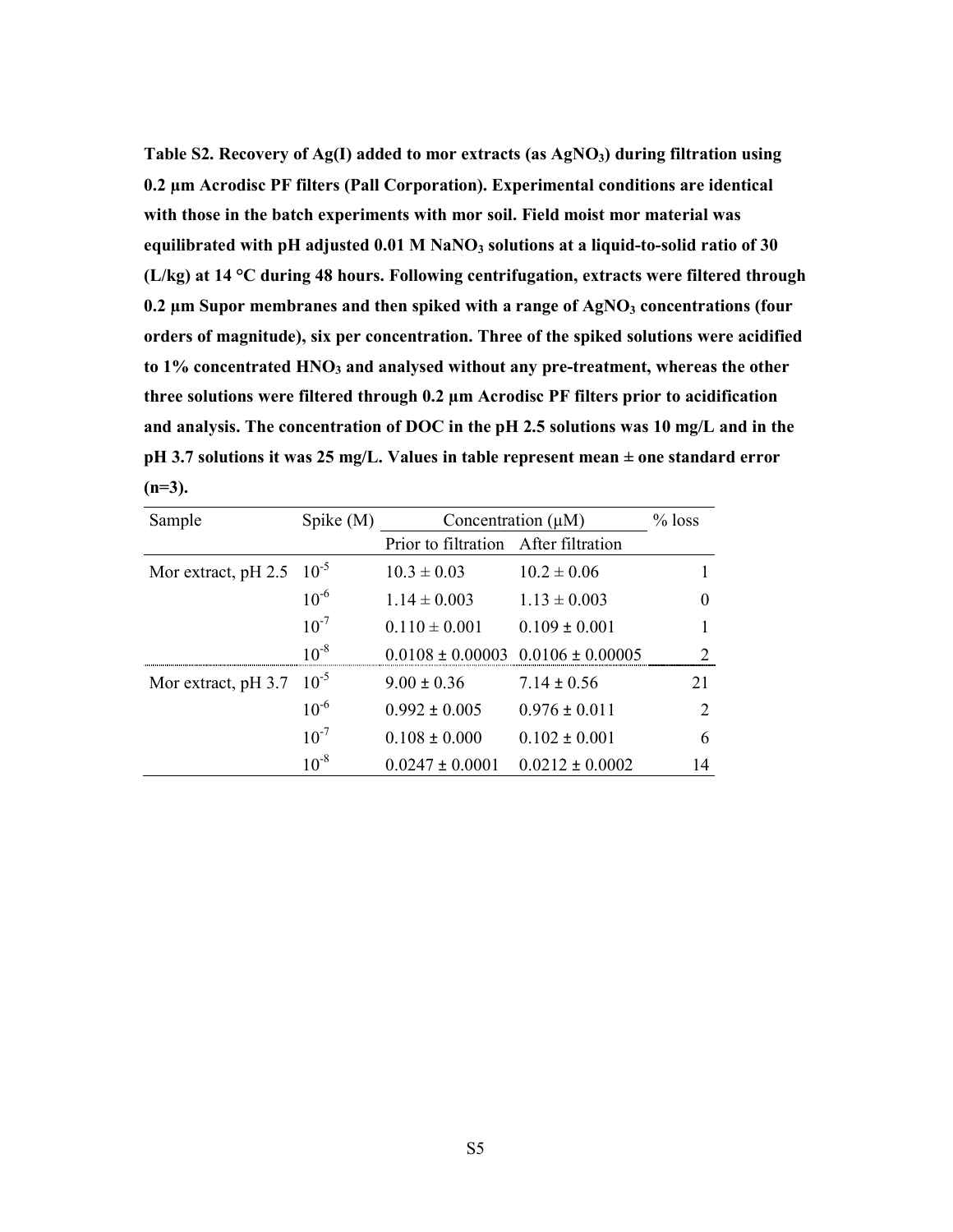| Reaction                                                  | $\frac{(\Delta z_0)}{\Delta z_1}$ | $\log K$ | $\Delta L K_2$ |
|-----------------------------------------------------------|-----------------------------------|----------|----------------|
| $2ROH + Al^{3+} \leftrightarrow (RO)2Al^{+} + 2H^{+}$     | $(-0.2, 1.2)$                     | $-4.06$  | 1.06           |
| $2ROH + Al^{3+} + H_2O \leftrightarrow (RO)_2AIOH + 3H^+$ | $(-0.2, 0.2)$                     | $-9.45$  | 1.06           |
| $ROH + Ca^{2+} \leftrightarrow ROC^{+} + H^{+}$           | $(-0.5, 1.5)$                     | $-2.2$   | 0.3            |
| $ROH + Ag^+ \leftrightarrow ROAg + H^+$                   | $(-0.5, 0.5)$                     | $-2.7$   | 1.68           |
| $2ROH + Fe^{3+} \leftrightarrow (RO)_2Fe^+ + 2H^+$        | $(-0.2, 1.2)$                     | $-1.68$  | 1.7            |
| $2ROH + Fe^{3+} + H_2O \leftrightarrow (RO)_2FeOH + 3H^+$ | $(-0.2, 0.2)$                     | $-4.6$   | 1.7            |
| $ROH + Mg^{2+} \leftrightarrow ROMg^{+} + H^{+}$          | $(-0.5, 1.5)$                     | $-2.5$   | 0.3            |

**Table S3. Cation complexation reactions to soil organic matter in the Stockholm Humic Model (SHM)***<sup>a</sup>*

<sup>*a*</sup>Reactions for Ca<sup>2+</sup>and Mg<sup>2+</sup> are from Gustafsson *et al.* (2007), those for Fe<sup>3+</sup> are from Sjöstedt et al. (2013), those for  $Al^{3+}$  are from Gustafsson et al. (2011), and the reaction for  $Ag<sup>+</sup>$  is from this study.

*b* The change of charge in the *o*- and *d*-planes respectively.

### *References*

- Gustafsson, J.P.; Persson, I.; Kleja, D.B.; van Schaik, J.W.J. Binding of iron(III) to organic soils: EXAFS spectroscopy and chemical equilibrium modeling. *Environ. Sci. Technol.* **2007,** *41* (4), 1232-1237.
- Gustafsson, J.P.; Tiberg, C.; Edkymish, A.; Kleja, D.B. Modelling lead(II) adsorption to ferrihydrite and soil organic matter. *Environ. Chem.* **2011,** *8* (5), 485-492.
- Sjöstedt, C.; Persson, I.; Hesterberg, D.; Kleja, D.B., Borg, H;, Gustafsson, J.P. Iron speciation in soft-water lakes and soils as determined by EXAFS spectroscopy and geochemical modelling. *Geochim. Cosmochim. Acta* **2013,** *105,* 172–186.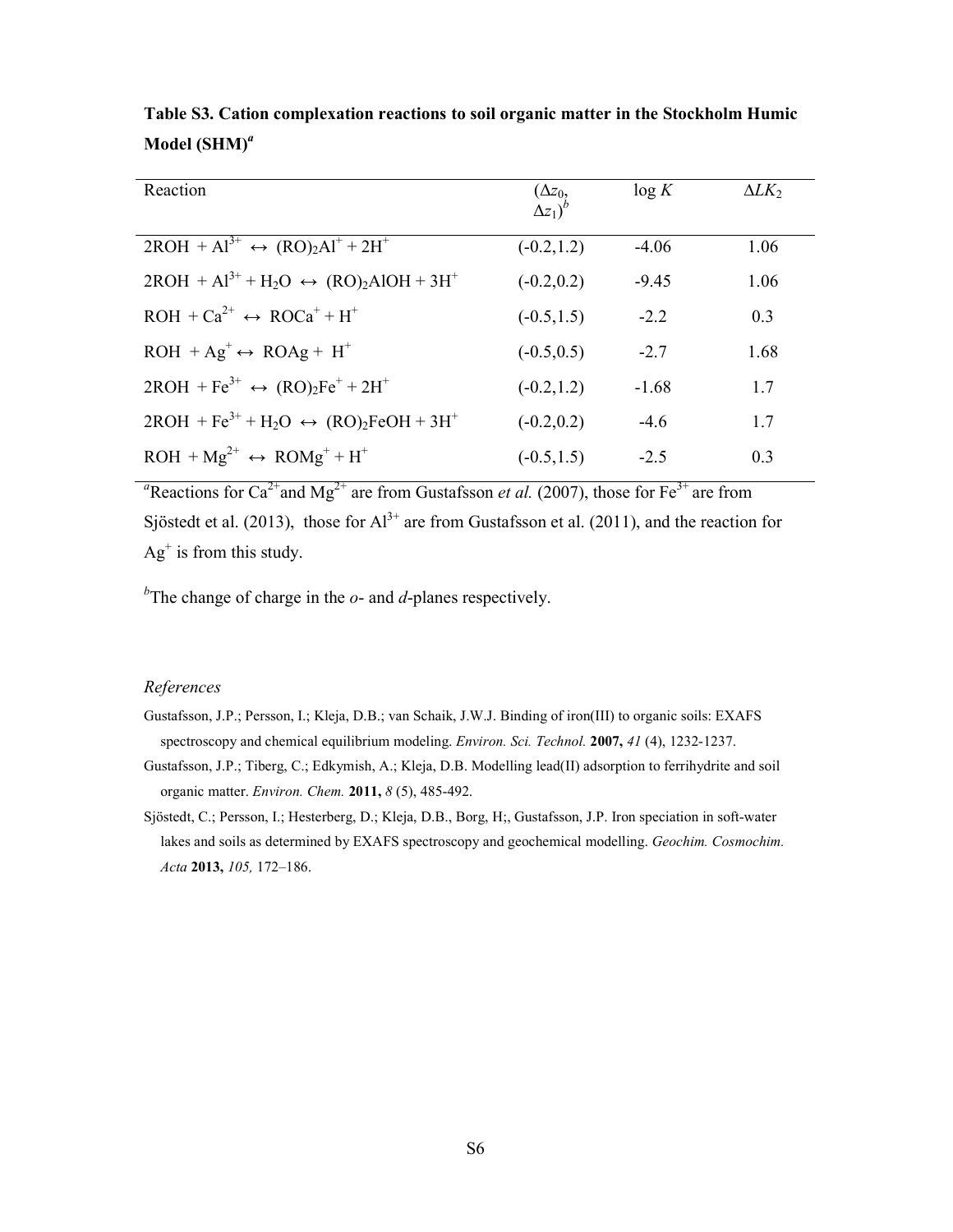| Code     | Reference                         | No. of data<br>points | Weight           | $\log K_{\text{Ag,m}}$ | $\Delta L K_2$ | rmse  |
|----------|-----------------------------------|-----------------------|------------------|------------------------|----------------|-------|
| $FAg-01$ | Sikora and<br>Stevenson<br>(1988) | 23                    | $\mathbf{1}$     | $-2.86$                | 1.6            | 0.043 |
| $FAg-02$ | This study                        | 33                    | $\overline{2}$   | $-3.0$                 | 1.6            | 0.10  |
| $HAg-02$ | Sikora and<br>Stevenson<br>(1988) | 22                    | $\mathbf{1}$     | $-2.33$                | 1.6            | 0.025 |
| $HAg-03$ | , ,                               | 23                    | $\mathbf{1}$     | $-2.77$                | 1.6            | 0.011 |
| $HAg-04$ | , ,                               | 24                    | $\mathbf{1}$     | $-2.5$                 | 1.6            | 0.039 |
| $HAg-05$ | Chen et al.<br>(2012)             | 24                    | $\mathbf{1}$     | $-2.6$                 | 2.0            | 0.17  |
| $HAg-06$ | $\zeta\,\zeta$                    | 19                    | $0.5^{\text{a}}$ | $-2.37$                | 2.0            | 0.16  |
|          |                                   | Average               |                  | $-2.70$                | 1.68           |       |

**Table S4. Data sets and optimization for silver complexation to humic and fulvic acid in the Stockholm Humic Model** 

<sup>a</sup>The results for series HAg-06 (equilibrium dialysis) was more uncertain than those of HAg-05, according to the authors; hence a lower weight was given to this data set

#### *References*

- Sikora F.J.; Stevenson, F.J. Silver complexation by Humic substances: Conditional stability constants and nature of reactive sites, Geoderma, *42 (3-4)*, **1988**, 353-363.
- Chen, Z.; Campbell, P. G. C.; Fortin C. Silver Binding by Humic Acid as Determined by Equilibrium Ion-Exchange and Dialysis. J. Phys. Chem. A. **2012**, *116 (25)*, 6532−6539.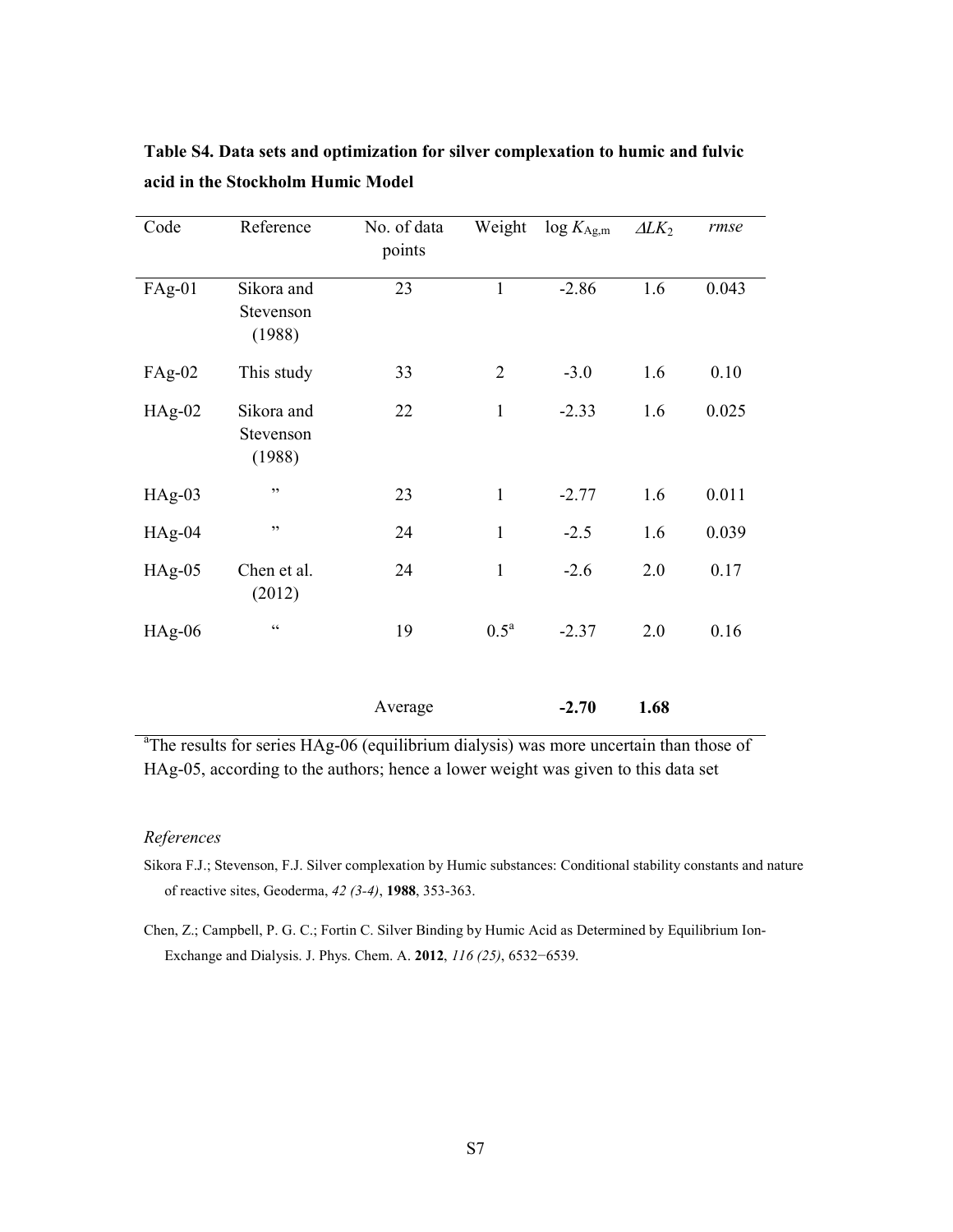**Table S5. A compilation of equilibrium constants for S and N donor ligands taken from the IUPAC Stability Constant Database (http://www.acadsoft.co.uk). Equilibrium constants given are for reactions**  $Ag^+ + L^n \rightleftharpoons AgL^{(1+n)}(K_1)$  **and**  $AgL^{(1+n)} + L^n$  $\mathrm{AgL}_{2}^{(1+2n)}$  ( $K_{2}$ ), where *n* is the charge of the ligand. Log  $K_{1}$  for protonation reactions **refer to protonation of S or N functional groups (** $L^n + H^+ \rightleftharpoons H L^{(1+n)}$ **). For thioethers no protonation constants exist in data base, probably because proton binding is too weak.** 

### **S donor ligands**

### **Thiols (C-SH)**

#### *Cysteine (2-Amino-3-mercaptopropanoic acid)*

| $log K_2$            | Reference                                                                                                                                                                           |
|----------------------|-------------------------------------------------------------------------------------------------------------------------------------------------------------------------------------|
|                      |                                                                                                                                                                                     |
| 3.30                 | Adams, N. W. H.; Kramer, J. R. Aquatic Geochem. 1999, 5, 1-11.                                                                                                                      |
| Proton (thiol group) |                                                                                                                                                                                     |
|                      | Burgarcic, Z. D.; Jancic, D. M.; Shoukry, A. A.; Shoukry, M. M.<br>Monatsh. Chem. 2004, 135, 151-160.                                                                               |
|                      | Osinska-Krolicka, I.; Podsiadły, H.; Bukietyńska, K.; Zemanek-<br>Zboch, M.; Nowak, D.; Suchoszek-Łukaniuk, K.; Malicka-<br>Błaszkiewicz, M. J. Inorg. Biochem. 2004, 98, 2087-2098 |
|                      | Rey, N. A.; Howarth, O. W.; Pereira-Maia, E. C. J. Inorg.<br>Biochem. 2004, 98, 1151-1159.                                                                                          |
|                      | Alderighi, L.; Gans, P.; Midollini, S.; Vacca, A. <i>Inorg. Chim. Acta</i><br>2003, 356, 8-18.                                                                                      |
|                      | Gharib, F.; Dogaheh, L. A. J. Eng. Chem. Data 2003, 48, 999-<br>1003.                                                                                                               |
|                      | Sharma, V. K.; Casteran, F.; Millero, F. J.; De Stefano, C. J.<br>Solution Chem. 2002, 31, 783-792.                                                                                 |
|                      |                                                                                                                                                                                     |

### 8.24 (mean)

### *2-Mercaptoethanol*

| $log K_1$ | log K <sub>2</sub> | Reference                                                                 |
|-----------|--------------------|---------------------------------------------------------------------------|
| Silver(I) |                    |                                                                           |
| 13.05     | 49                 | Tunaboylu, K.; Schwarzenbach, G. Helv. Chim. Acta 1971, 54,<br>2166-2185. |

### *Proton (thiol group)*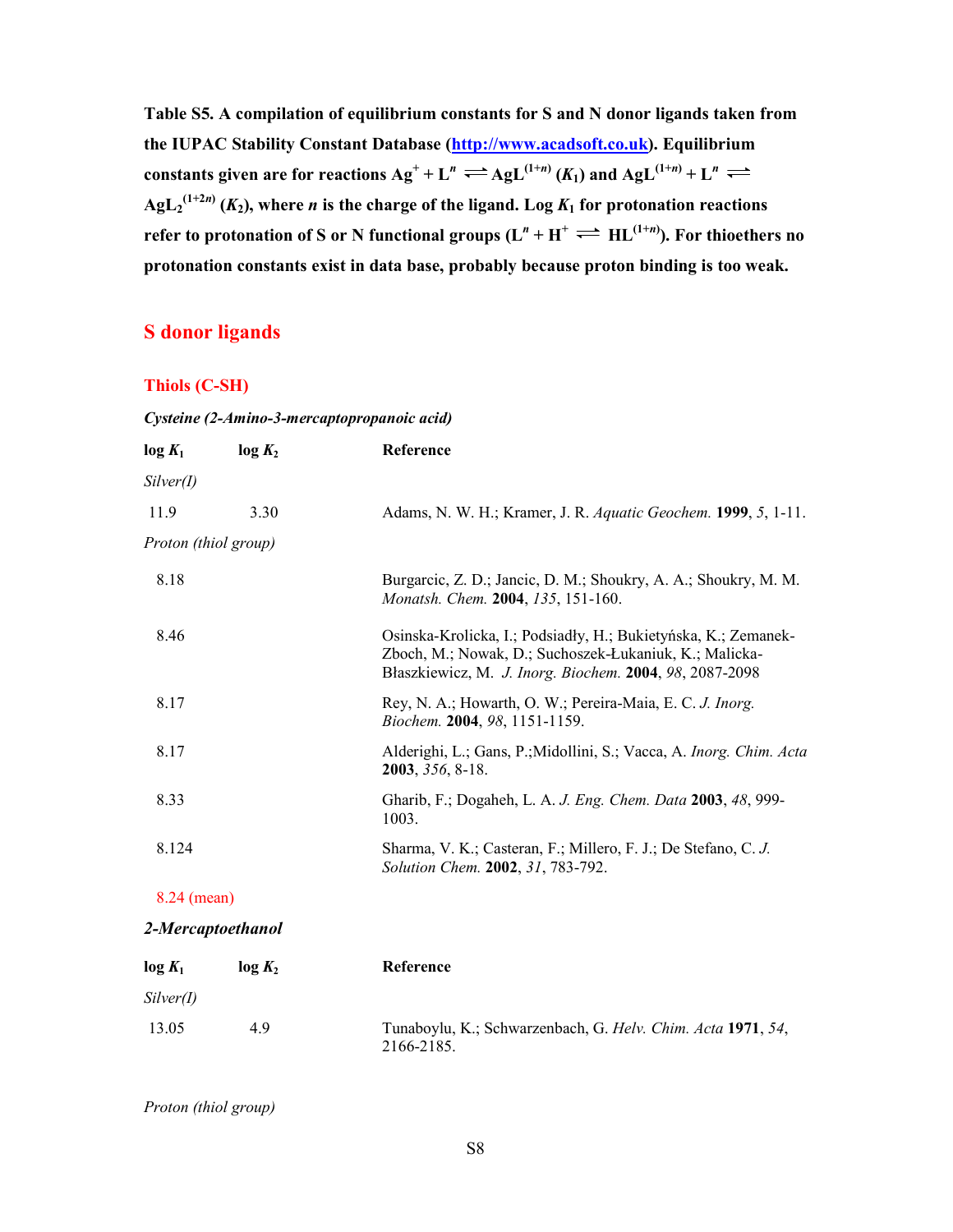| 9.48          | Tunaboylu, K.; Schwarzenbach, G. Helv. Chim. Acta 1971, 54,<br>2166-2185.                           |
|---------------|-----------------------------------------------------------------------------------------------------|
| 9.75          | Goldberg, R.; Kishore, N.; Lennen, R. J. Phys. Chem. Ref. Data<br>$2002, 31, 231 - 370.$            |
| 9.41          | Shoukry, M.; Shehata, M.; Hamza, M.; van Eldik, R. J. Chem.<br>Soc., Dalton Trans. 2005, 3921-3926. |
| $9.55$ (mean) |                                                                                                     |

### *Isopropyl mercaptan (2-propanethiol)*

| $log K_1$ | log K <sub>2</sub> | Reference                                                                                              |
|-----------|--------------------|--------------------------------------------------------------------------------------------------------|
| Silver(I) |                    |                                                                                                        |
| 7.05      | -                  | Saxena, R. S.; Khandelwal, G. L. Electrochim. Acta 1978, 23,<br>953-955; in methanol/ethanol mixtures. |

### *3-Mercaptopropionic acid (Thiolactic acid)*

| $log K_1$            | log K <sub>2</sub> |      | Reference                                                                                                     |
|----------------------|--------------------|------|---------------------------------------------------------------------------------------------------------------|
| Silver(I)            |                    |      |                                                                                                               |
| 12.0                 | 2.00               | 14.0 | Adams, N. W. H.; Kramer, J. R. Aquatic Geochem. 1999, 5, 1-11.                                                |
| Proton (thiol group) |                    |      |                                                                                                               |
| 10.27                |                    |      | Vairavamurthy, M. A.; Goldenberg, W. S. Ouyang, S.; Khalid, S.<br><i>Marine Chem. Soc.</i> 2000, 70, 181-189. |
| 10.11                |                    |      | Shoukry, M. Talanta 1989, 36, 1151-1153.                                                                      |
| 10.09                |                    |      | Tóth, I.; Zékány, L.; Brücher, E. Polyhedron 1984, 3, 871-877.                                                |
| $10.16$ (mean)       |                    |      |                                                                                                               |

### **Thioethers (C-S-C)**

### *Dimethylsulfide*

| $log K_1$ | log K <sub>2</sub> | Reference                                                                                                                                               |
|-----------|--------------------|---------------------------------------------------------------------------------------------------------------------------------------------------------|
| Silver(I) |                    |                                                                                                                                                         |
| 37        |                    | Sigel, H.; Scheller, K. H.; Rheinberger, V. M.; Fischer, B. E. J.<br><i>Chem. Soc., Dalton Trans., 1980, 1022-1028; in</i><br>methanol/ethanol mixtures |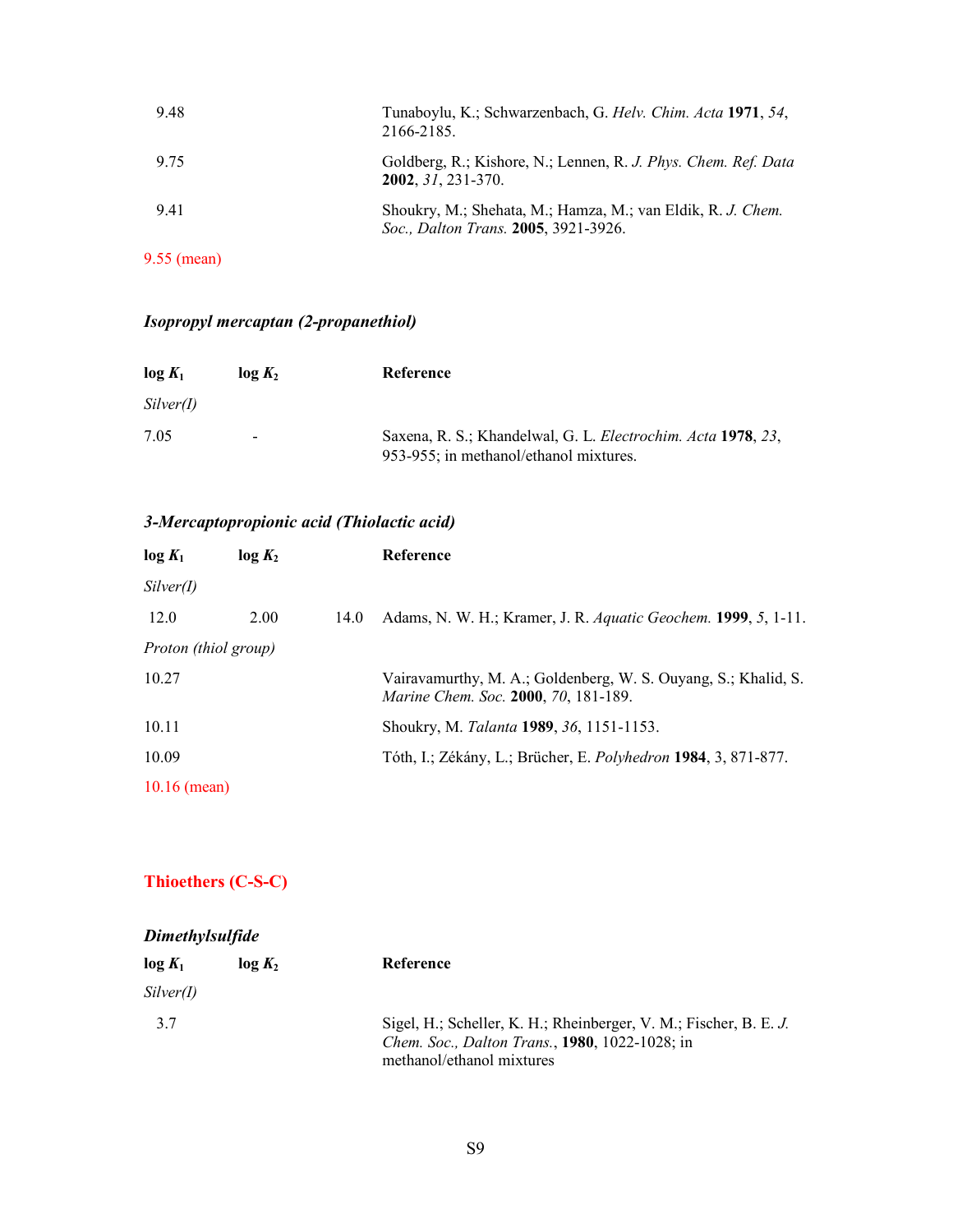# *Diethylsulfide*   $\log K_1$   $\log K_2$  Reference *Silver(I)*  3.95 2.65 Tilley, R. I. *Aust. J. Chem.* **1990**, *43*, 1573-1576; in methanol. *Diphenylsulfide*  **log** *K***1 log** *K***2 Reference**  *Silver(I)*  0.48 Zintl, F.; Persson, I. *Inorg Chim. Acta* **1987**, *131*, 21-26; in DMSO. *Tetrahydrothiophene*  **log** *K***1 log** *K***2 Reference**  *Silver(I)*  1.24 1.49 Zintl, F.; Persson, I. *Inorg Chim. Acta* **1987**, *131*, 21-26; in DMSO.

# **N donor ligands**

| Ammonia   |                    |                                                                                              |  |  |
|-----------|--------------------|----------------------------------------------------------------------------------------------|--|--|
| $log K_1$ | log K <sub>2</sub> | Reference                                                                                    |  |  |
| Silver(I) |                    |                                                                                              |  |  |
| 3.37      | 3.88               | Garner, R.; Yperman, J.; Mullens, J.; van Poucke, C. L. J. Coord.<br>Chem. 1993, 30, 151-164 |  |  |
| 3.41      | 3.85               | Yuchi, A.; Wada, H.; Nakagawa, G. Anal. Sci. Jpn. 1985, 1, 409-<br>412.                      |  |  |
| 3.44      | 3.48               | Kołodziej, B. Can. J. Chem. 1983, 61, 383-387.                                               |  |  |
| 3.28      | 3.97               | Maeda, M.; Nakagawa, G.; Biedermann, G. J. Phys. Chem. 1983,<br>87, 121-125                  |  |  |
| 3.38      | $3.80$ (mean)      |                                                                                              |  |  |

### *Proton*

9.25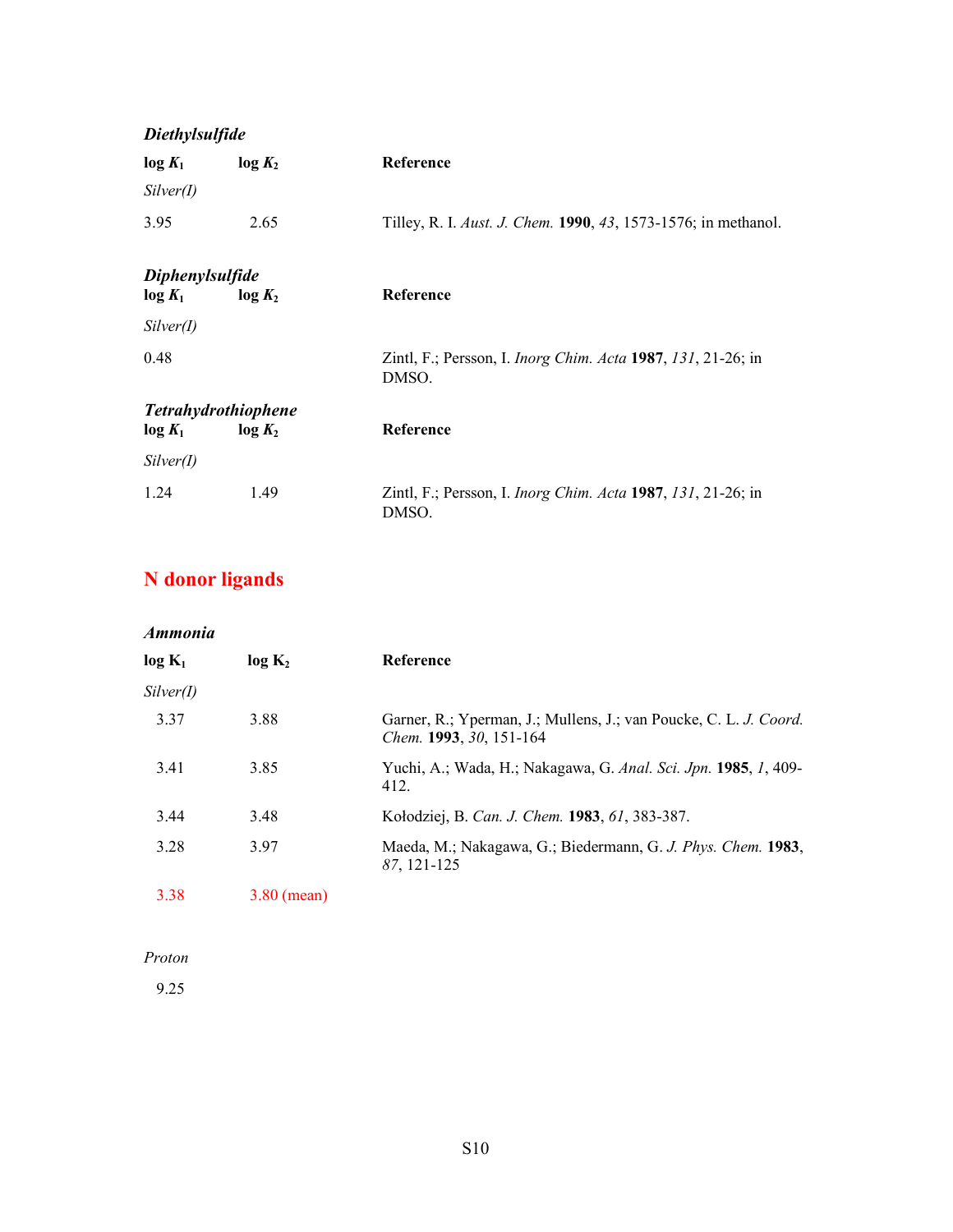### *Alanine*

| $log K_1$ | log K <sub>2</sub> | Reference                                                                 |
|-----------|--------------------|---------------------------------------------------------------------------|
| Silver(I) |                    |                                                                           |
| 3.85      | 3.66               | Joshi, J.; Bhattacharya, P. <i>Indian J. Chem.</i> <b>1975</b> , 13, 88.  |
| 3.60      | 3.46               | Azizov, Y; Miftakhova, A.; Toropova, V. Zh. Neorg. Khim. 1967,<br>12.345. |
| 3.64      | 3.54               | Monk, C. B. Trans. Faraday Soc. 1951, 47, 292-297.                        |
| 3.70      | $3.55$ (mean)      |                                                                           |

*Proton (amino group)* 

| 9.69 | 2.19          | El-Sharif, A. A. J. Solution Chem. 2006, 35, 1287-1301; El-<br>Sharif, A. A.; Shoukry, M. M. J. Coord. Chem. 2005, 58, 1401-<br>1415; A El-Sherif, A. A.; Shoukry, M. M.; van Eldik, R. J. Chem.<br>Soc., Dalton Trans. 2003, 1425-1432. |
|------|---------------|------------------------------------------------------------------------------------------------------------------------------------------------------------------------------------------------------------------------------------------|
| 9.74 | 2.44          | Zalupski, P. R.; Jensen, M. P.; Herlinger, A. W. J. Solution<br>Chem. 2005, 34, 869-880.                                                                                                                                                 |
| 9.69 | 2.20          | El-Shehata, M. R.; Shoukry, M. M.; Barakat, M. H. J. Coord.<br>Chem. 2004, 57, 1369-1386; Mohamed, M. M. A. J. Coord.<br><i>Chem.</i> <b>2003</b> , 56, 745-759.                                                                         |
| 9.85 | 2.18          | Bukietyńska, K.; Podsiadły, H.; Karwecka, Z. J. Bioinorg. Chem.<br>2003, 84, 317-325.                                                                                                                                                    |
| 9.77 | 2.49          | Gharib, F.; Fekri, M. H. J. Solution Chem. 2003, 32, 855-863.                                                                                                                                                                            |
| 9.76 | $3.22$ (mean) |                                                                                                                                                                                                                                          |

# **Glycine**

| $log K_1$ | log K <sub>2</sub> | Reference                                                                                             |
|-----------|--------------------|-------------------------------------------------------------------------------------------------------|
| Silver(I) |                    |                                                                                                       |
| 3.45      | 3.35               | Kiss, T.; Sovago, I.; Gergely, A. Pure Appl. Chem. 1991, 63, 597.                                     |
| 3.28      | 3.68               | Ishiguro, S.-I.; Ohtaki, H. J. Coord. Chem. 1987, 15, 237-306.                                        |
| 3.01      | 3.21               | Isreali, M.; Pettit, L. D. J. Inorg. Nucl. Chem. 1975, 37, 999-<br>1003.                              |
| 3.24      | 3.72               | van Poucke, L.; Thiers, G.; Herman, M. et al. <i>Bull. Soc. Chim.</i><br><i>Belges</i> 1970, 79, 611. |
| 3.22      | 3.53               | Alner, D. J.; Lansbury, R. C.; Smeeth, A. G. J. Chem. Soc. A<br>1968, 417-412.                        |
| 3.24      | $3.50$ (mean)      |                                                                                                       |
|           |                    |                                                                                                       |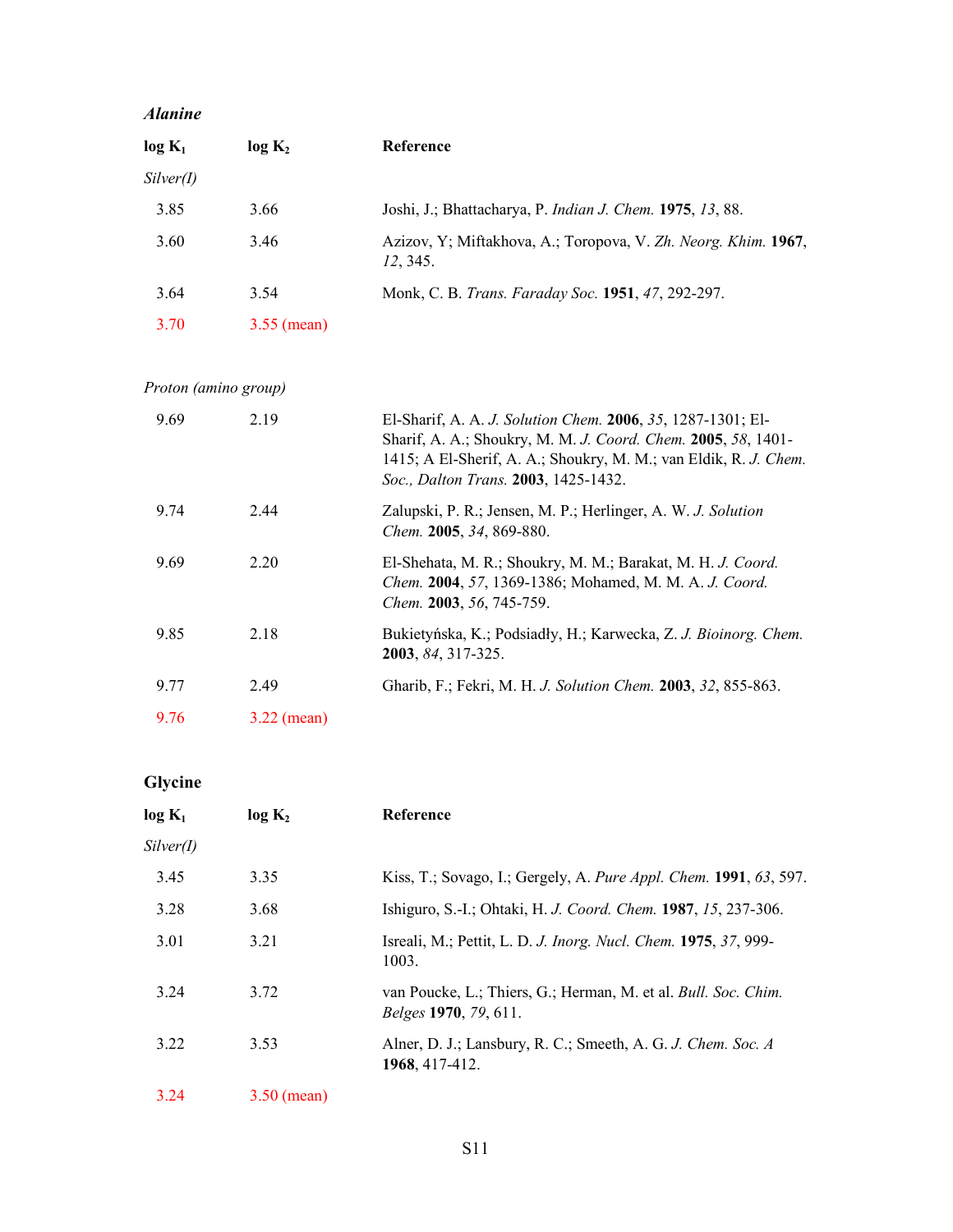*Proton (amino group)* 

| 9.60 | 2.33          | El-Sharif, A. A. J. Solution Chem. 2006, 35, 1287-1301; El-<br>Sharif, A. A.; Shoukry, M. M. J. Coord. Chem. 2005, 58, 1401-<br>1415. |
|------|---------------|---------------------------------------------------------------------------------------------------------------------------------------|
| 9.58 | 2 3 4         | Altun, Y.; Köseglu, F. J. Solution Chem. 2005, 34, 213-231.                                                                           |
| 9.58 | 2 3 7         | Altun, Y.; Köseglu, F. J. Solution Chem. 2005, 34, 869-231.                                                                           |
| 9.61 | 2 3 2         | El-Shehata, M. R.; Shoukry, M. M.; Barakat, M. H. J. Coord.<br><i>Chem.</i> 2004, 57, 1369-1386.                                      |
| 9.59 | $2.34$ (mean) |                                                                                                                                       |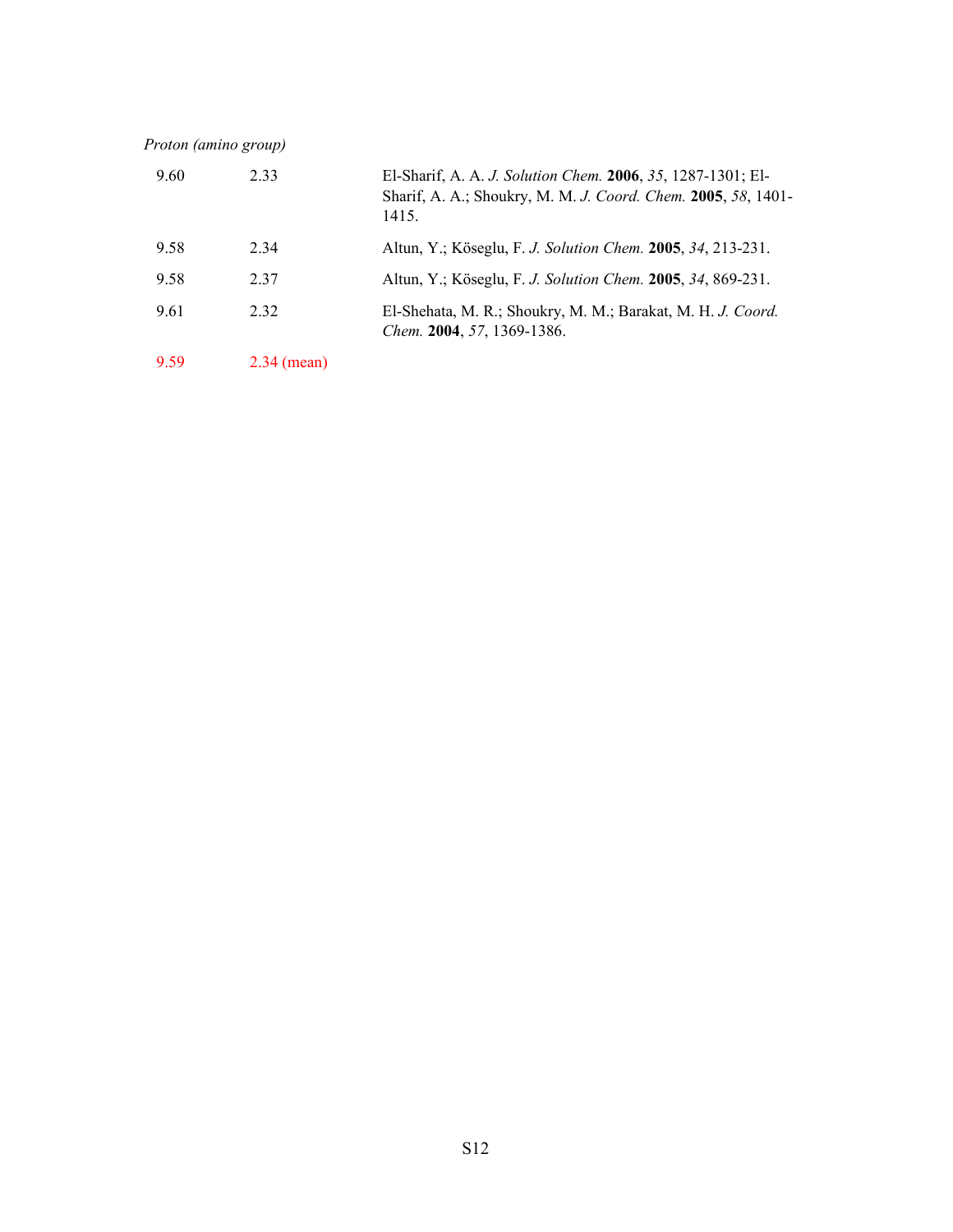

**Figure S1.** The pH as a function of the base – acid added (as NaOH or as HNO<sub>3</sub>) for the systems under study. The points are observations, and the lines are fits after optimization of the concentration of active humic and fulvic acid (rsme = root-mean-square-error).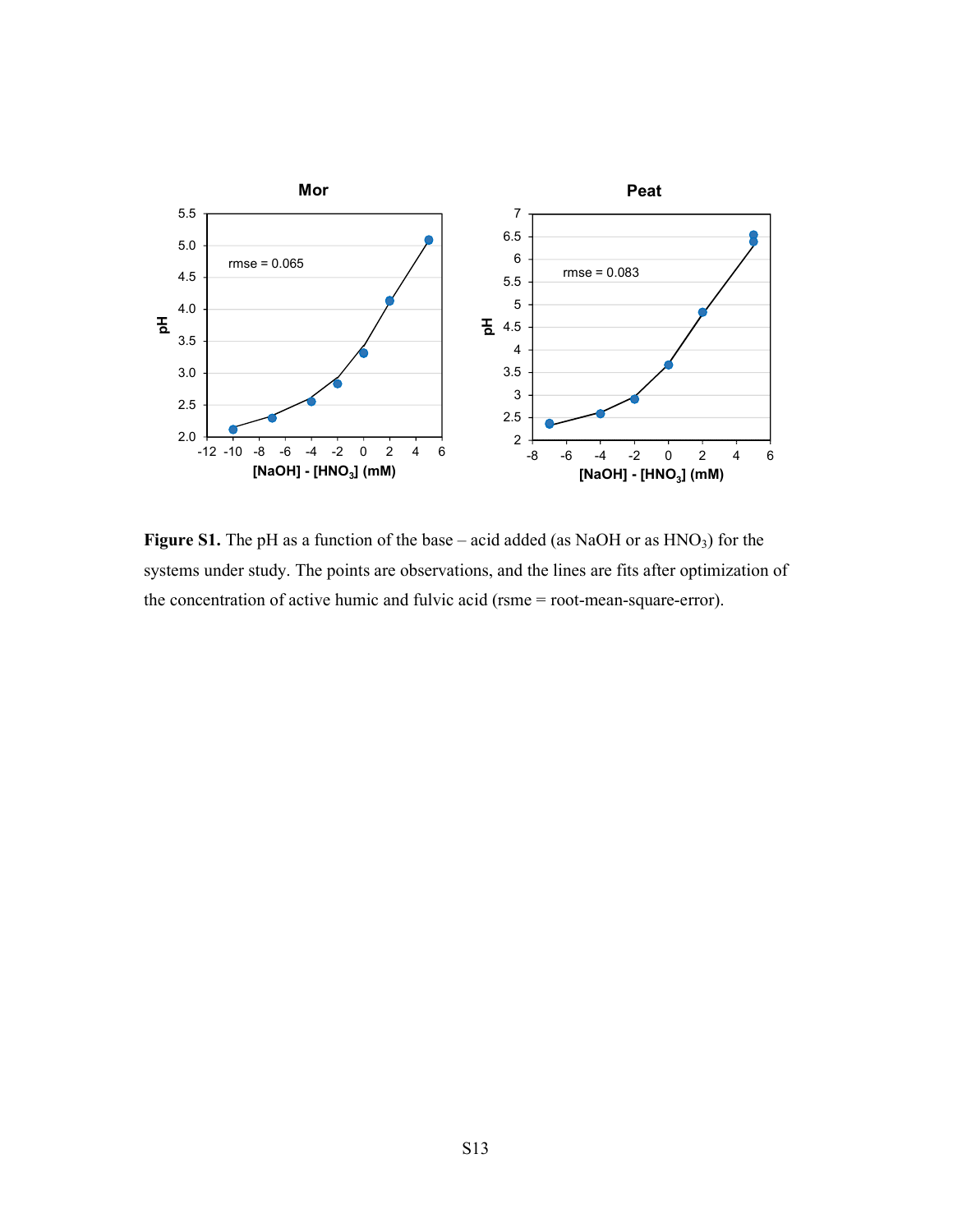

Figure S2. Experimental data (symbols) and model fits (lines) for isolated fulvic and humic acids using binding parameters in Table S4.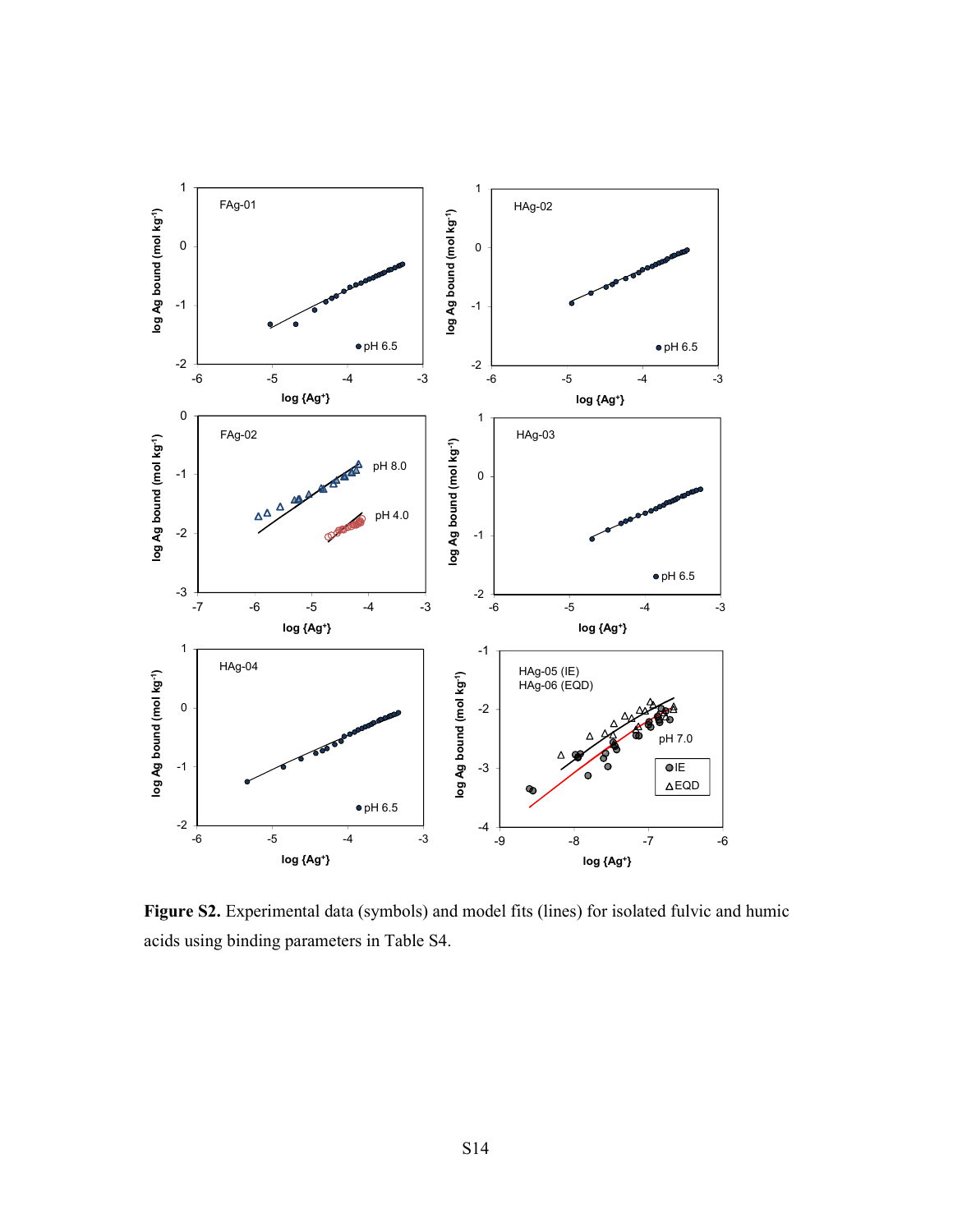

**Figure S3.** Measured (filled circles) and modeled (lines) solubility of Ca, Mg, Fe and Al in the mor and peat suspensions with a total Ag concentration of 10 µM. Generic proton and metal binding parameters were used in the simulations (Table S3).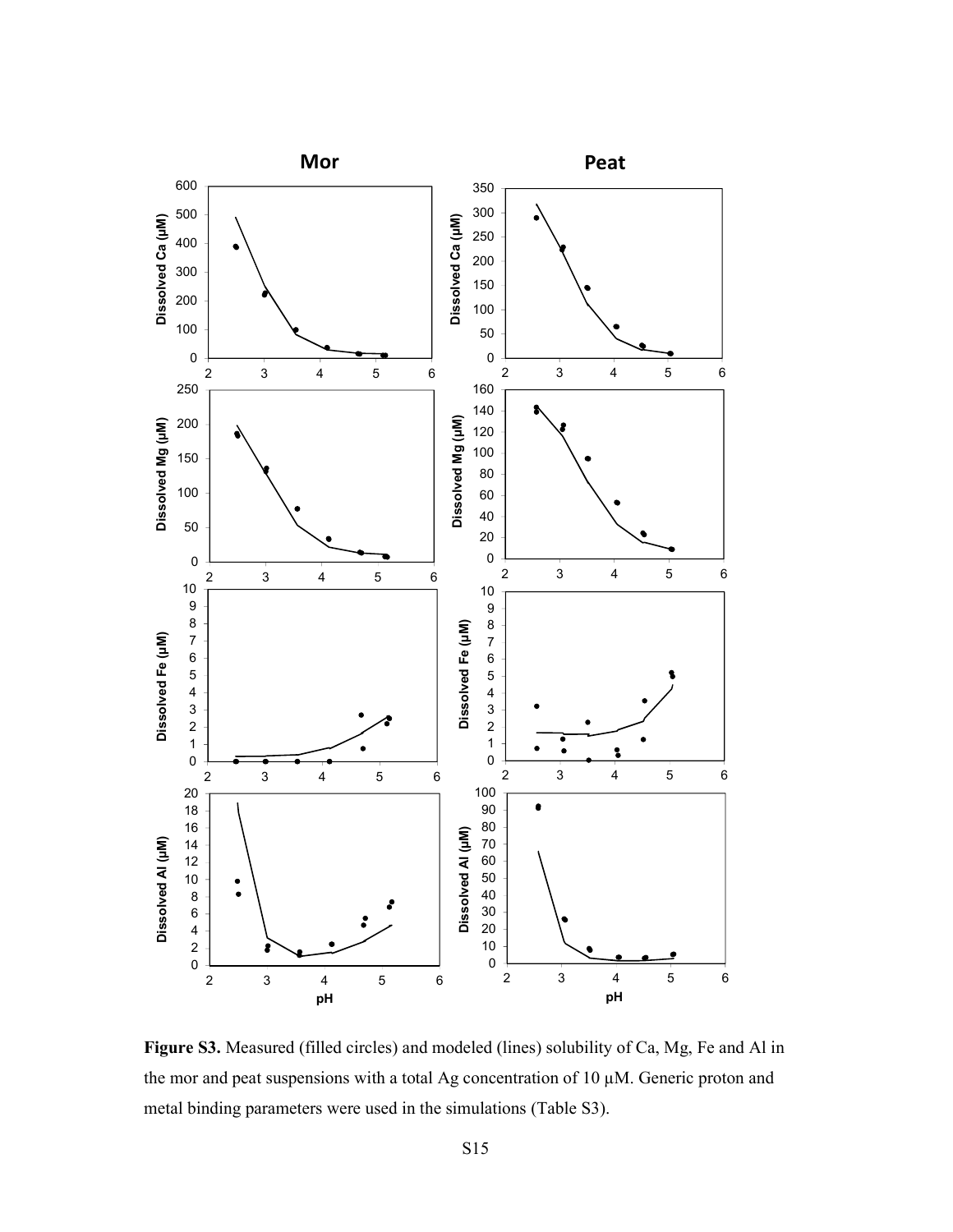

**Figure S4**. Conditional constants  $(K_{\text{cond}})$  for silver(I) binding by cysteine (thiol), dimethylsulfide (thioether) and alanine (amine).  $K_{\text{cond}} = [AgL^{(1+n)}]/([Ag^+] [L_{\text{tot}}])$ , where AgL<sup>(1+n)</sup> is silver(I) bound by the ligand,  $Ag^+$  is free silver ions, and  $L_{tot}$  is total concentration of ligand. In the calculations it was assumed that  $[L_{tot}] \gg [AgL^{(1+n)}]$  and that protonation of the thioether group could be ignored. Constants used in the calculations are given in Table S5 (mean values, if available). No equilibrium constants for disulfides are available in the IUPAC data base, indicating very low affinity for silver(I) by this type of groups.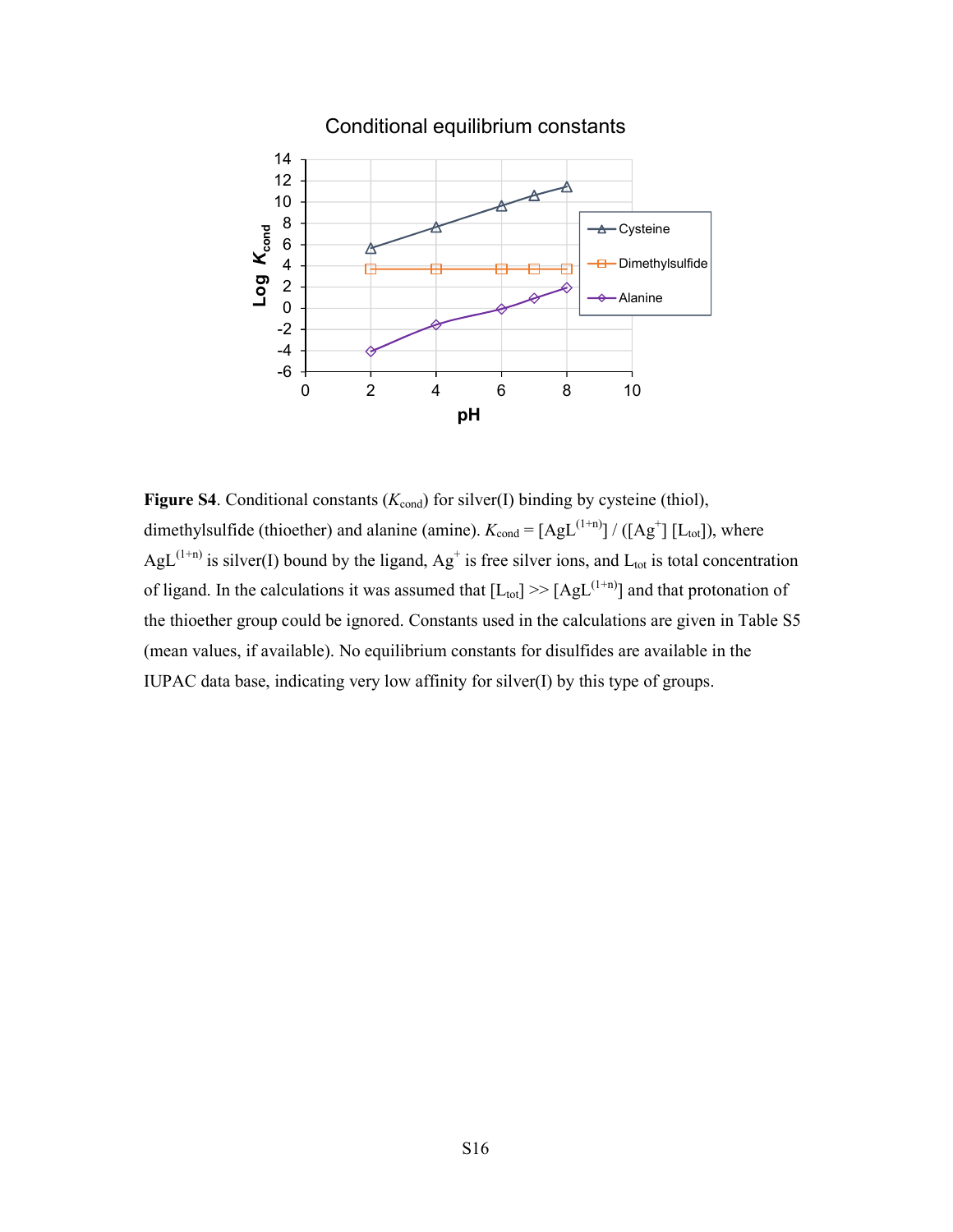

**Figure S5.** Sulfur *K*-edge XANES spectra of untreated (fresh) and air dried peat sample and the IHSS Suwannee River fulvic acid I (SRFA) standard. Black solid lines are measured data and red broken lines are model fits using the method described by Almkvist et al. (2010).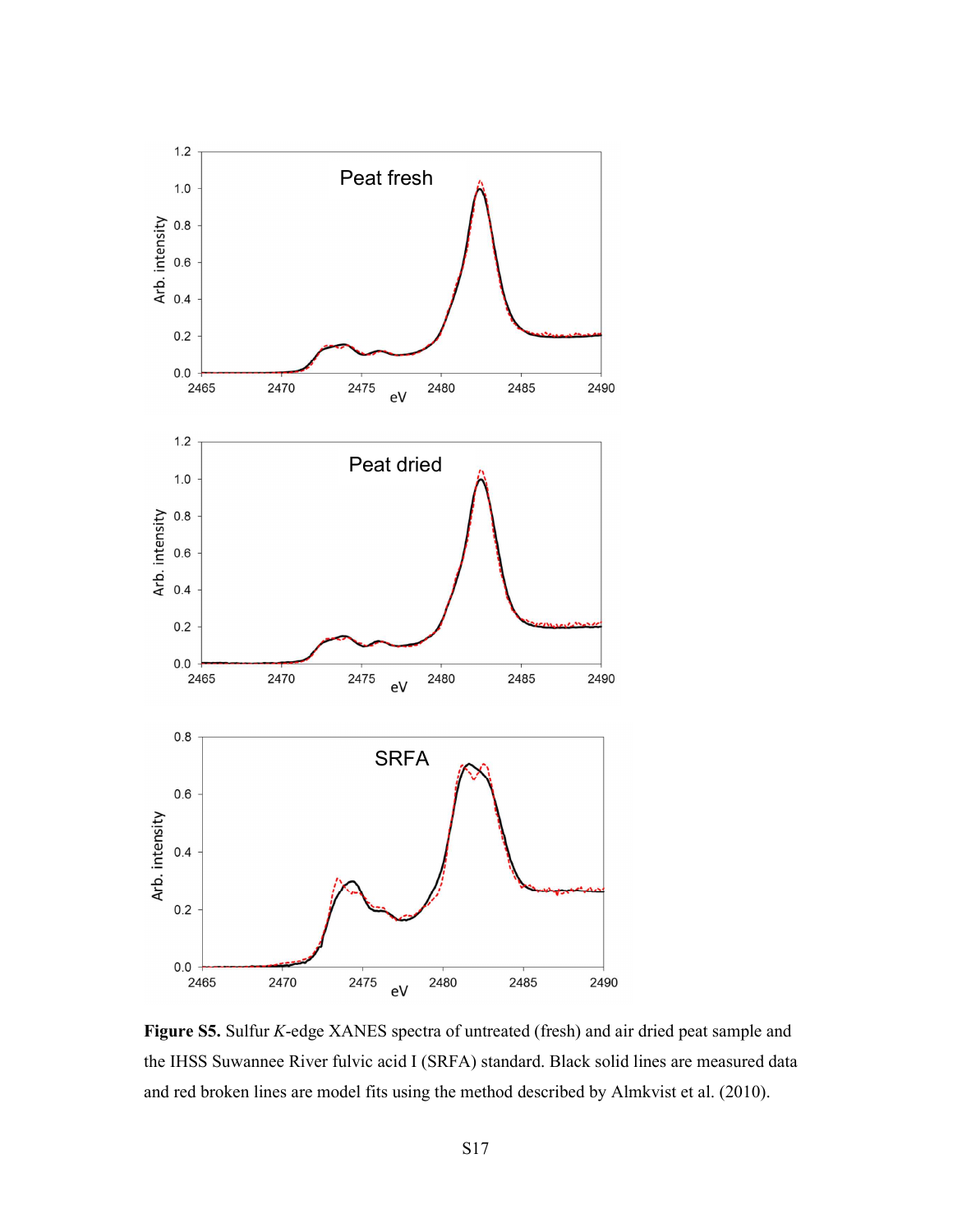

**Figure S5 continued.** Sulfur *K*-edge XANES spectra of untreated (fresh) and air dried mor sample. Black solid lines are measured data and red broken lines are model fits using the method described by Almkvist et al. (2010).

### *Reference*

Almkvist, G.; Boye, K.; Persson, I. K Edge XANES Analysis of Sulfur Compounds – An Investigation of the Relative Intensities Using Internal Calibration. J. Synchrotron Rad. **2010**, *17*, 683-688.